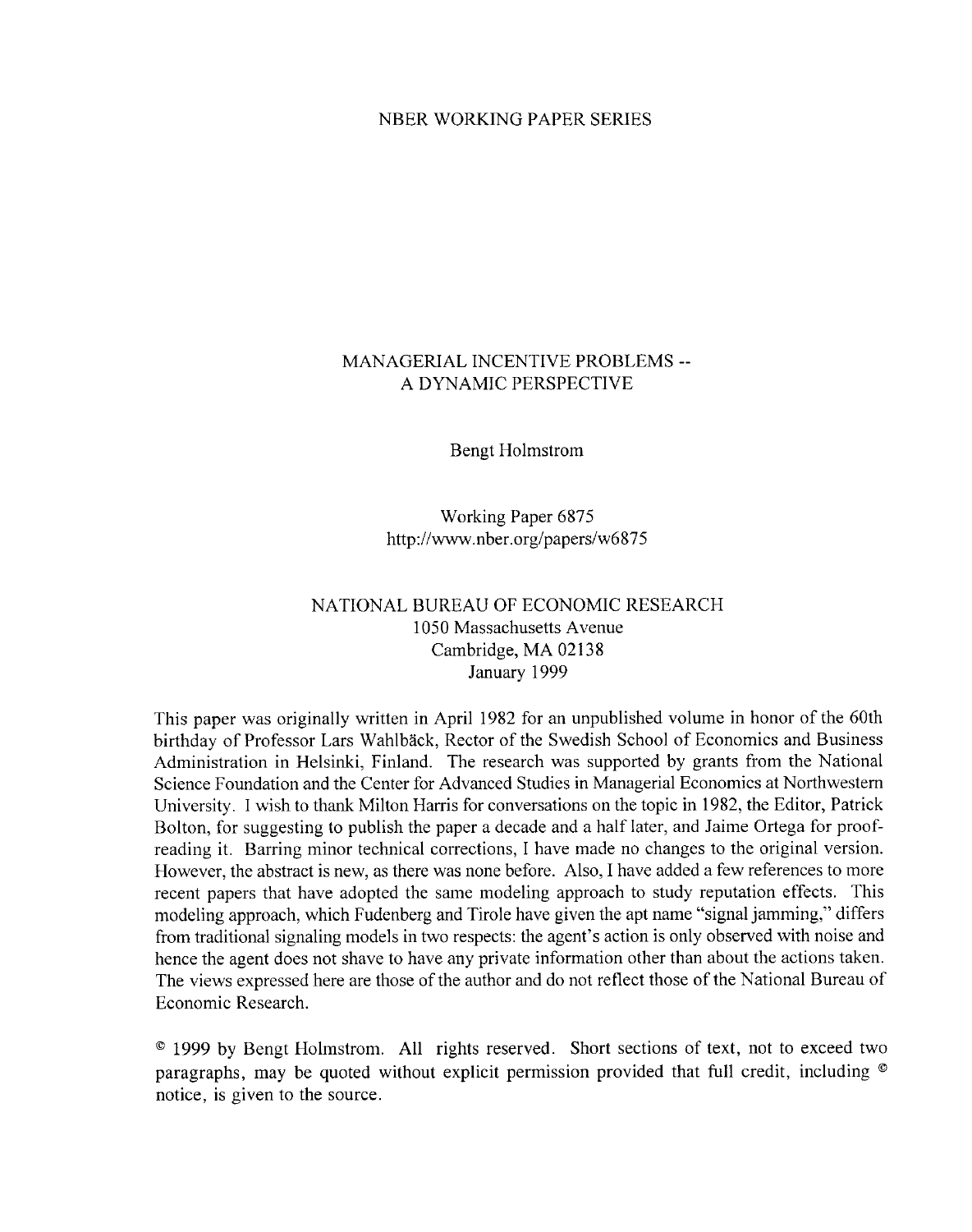Managerial Incentive Problems -- A Dynamic Perspective **Bengt Holmstrom** NBER Working Paper No. 6875 January 1999 JEL No. D8

#### **ABSTRACT**

The paper studies how a person's concern for a future career may influence his or her incentives to put in effort or make decisions on the job. In the model, the person's productive abilities are revealed over time through observations of performance. There are no explicit output contingent contracts, but since the wage in each period is based on expected output and expected output depends on assessed ability, an "implicit contact" links today's performance to future wages. An incentive problem arises from the person's ability and desire to influence the learning process, and therefore the wage process, by taking unobserved actions that affect today's performance. The fundamental incongruity in preferences is between the individual's concern for human capital returns and the firm's concern for financial returns. The two need to be only weakly related. It is shown that career motives can be beneficial as well as detrimental, depending on how well the two kinds of capital returns are aligned.

Bengt Holmstrom Department of Economics Massachusetts Institute of Technology 50 Memorial Drive Cambridge, MA 02142 and NBER bengt@mit.edu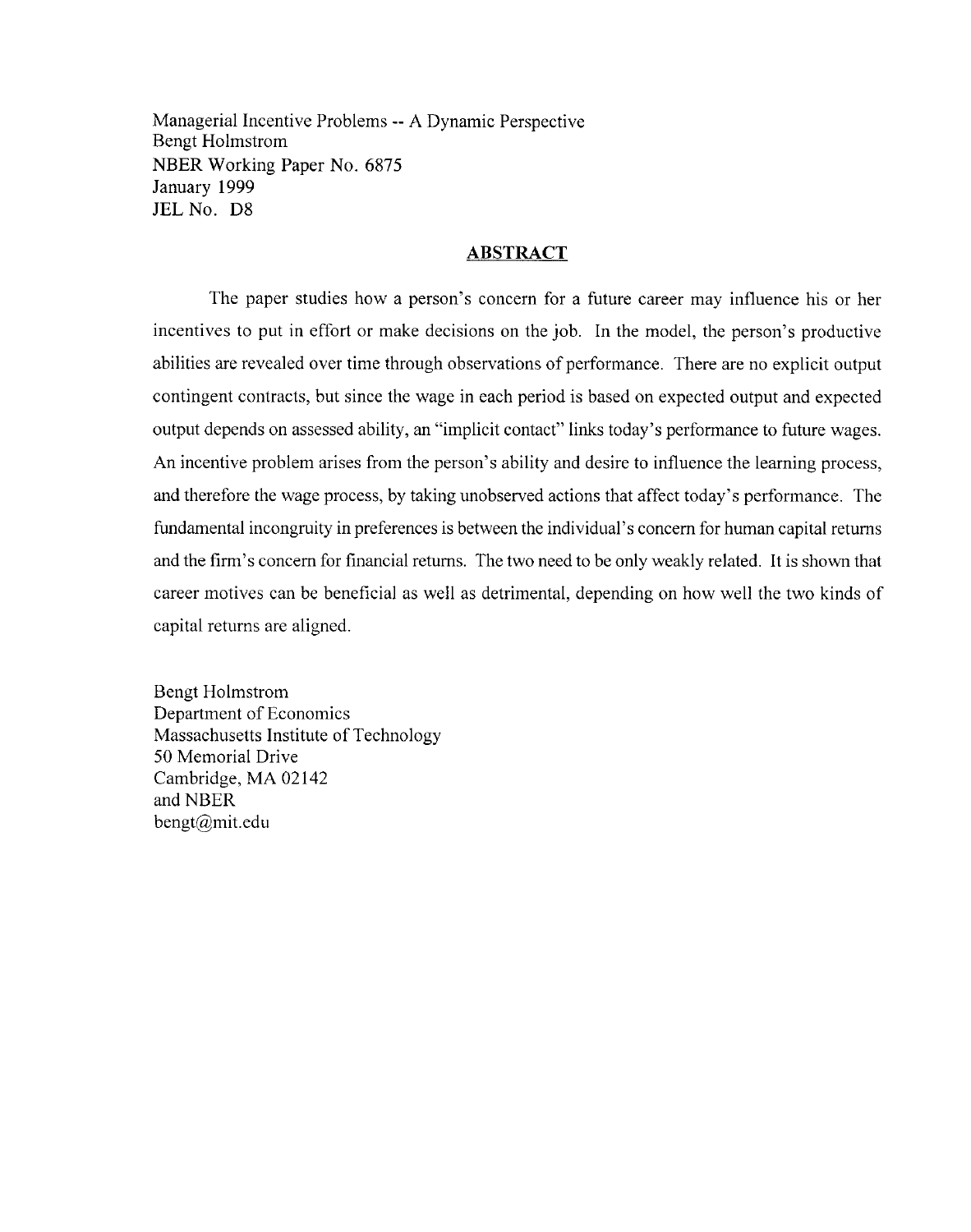# 1 Introduction

It is well understood by now that informational externalities may place special demands on the organization of economic exchange. Simple price-mediated markets will frequently fail in the presence of asymmetric information. In that case more elaborate contractual arrangements have to be used as substitutes for the price system. Lately, considerable effort has been devoted to the analysis of contracting under incomplete information with the ob jective to understand the range of economic institutions that emerge in response to the failure of the price system.

The analysis of moral hazard has played a prominent role in this development.<sup>1</sup> Moral hazard problems arise when, for some reason or another, transacting parties cannot contract contingent on the delivery of the good. For instance, in buying labor services it may be that the amount of labor supplied is not directly observable, precluding a simple exchange of wage for labor. As a partial remedy to this problem, an imperfect, mutually observed signal about the supply of labor can be used as a proxy in the contract. Frequently, output is taken as such a proxy. The drawback is that output is often in
uenced by other factors than labor input, which induce undesirable risk into the contract. One is therefore faced with a tradeoff between allocating risk associated with incomplete observability and providing incentives for a proper supply of labor. Gaining insight into this tradeoff is important not only for understanding contracting in the small (e.g. managerial incentive schemes), but also because it is closely related to the fundamental tension between equity and efficiency in the society as a whole.

While our understanding of moral hazard has advanced a lot in past years, it is clear that much work remains. An important question that has received little attention until very recently concerns the effect time has on incentives. Intuitively, time should have a beneficial impact on policing moral hazard, because it permits a longer series of observations and thereby more accurate inferences about unobservable behavior. This intuition has been made precise in work by Radner (1981) and Rubinstein (1981), who show that explicit long-term contracts can be written, which reduce incentive costs to zero when there is no discounting. Fama (1980) reaches this same conclusion using a conceptually different approach. He argues that market forces alone will frequently remove moral hazard problems, because managers will be concerned about their reputations in the labor market. Thus, there will be no need to resolve incentive problems using explicit contracts, since markets already provide efficient implicit incentive contracts.

<sup>&</sup>lt;sup>1</sup>For some recent work on moral hazard the reader is referred to Mirrlees (1976), Harris and Raviv (1979), Holmstrom (1979), Shavell (1979), and Grossman and Hart (1983).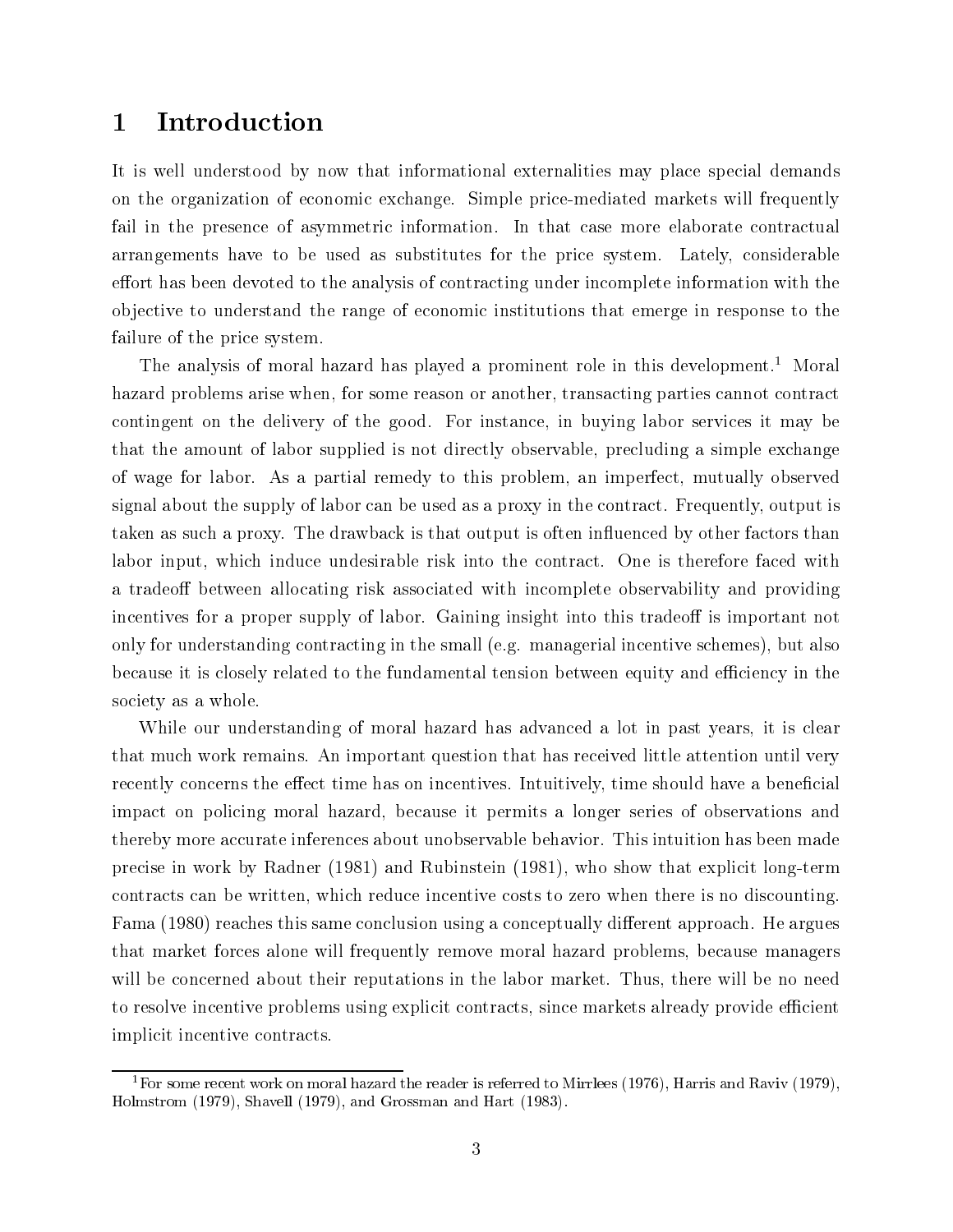The purpose of this paper is to investigate in some more detail Fama's rather provocative but interesting idea that career concerns induce efficient managerial behavior. Since Fama does not provide an explicit model of moral hazard, I start by formalizing his intuition. In the first part of the paper I present a model, based on that in Harris and Holmstrom (1982), which permits an explicit analysis of the manager's decision to supply labor. Under some narrow assumptions I show that Fama's conclusion is correct. In general, however, it is not. Risk-aversion and discounting place obvious limitations on the market's ability to police incentives adequately. More interesting therefore is my analysis of transient learning effects and non-linearities in technology, which both lead to inefficiencies even when there is no discounting and the manager is risk-neutral.

In the second part of the paper I consider the implications of reputation on managerial risk-taking. I argue that so far there has been no good explanation for why there should be an incentive problem with risk-taking in the first place, although this is clearly perceived to be an important issue in the real world. Using some simple examples I show then how a basic incongruity in risk preferences between the manager and the firm arises from the manager's career concerns. Although I do not analyze how the problem should be resolved optimally, my analysis opens a new and promising direction for research on this question. Since managerial risk-taking problems appear specifically in a dynamic setting, this shows that, contrary to common intuition, time need not always be a blessing when it comes to incentive issues. It can create problems as well.

# 2 Work Incentives

## 2.1 The Basic Model

I will start by presenting the simplest model of reputation formation, leaving embellishments for later sections. Consider the following scenario of a manager operating in a competitive labor market. The manager is endowed with labor, which he sells in the market in exchange for consumption. No contingent contracts can be made, so we may envision that the manager is paid for his services in advance. In a one-period world he would have no incentive to work. The same is true in a multi-period world if there were no uncertainty about the characteristics of the agent. In order that there be some returns to the manager for good performance, it must be that present performance acts as information about future performance. Logically, this requires uncertainty about some characteristic of the manager. It is natural to take this characteristic to be talent, though many alternatives would do as well.

Let  $\eta$  be a qualified measure of the manager's talent and assume initially that it is fixed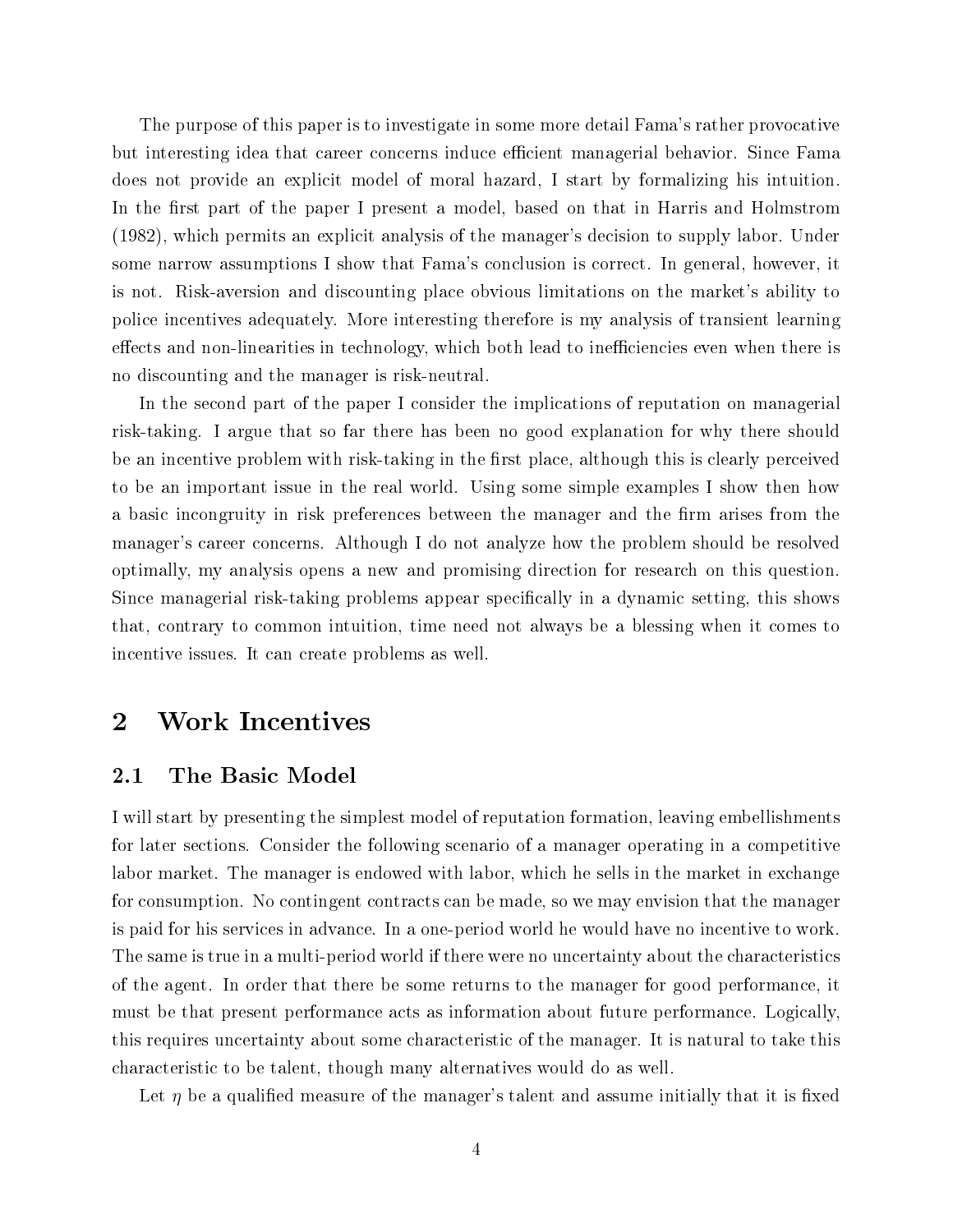and incompletely known to the manager and the market. The market and the manager share prior beliefs about  $\eta$ ; specifically, assume that this prior is normally distributed with mean  $m_1$  and precision (equal to the inverse of the variance)  $h_1$ . Over time, learning about  $\eta$  will occur through the observation of the manager's output. In period t, this output is given by the technology:

$$
y_t = \eta + a_t + \epsilon_t, t = 1, 2, \dots \tag{1}
$$

where  $a_t \in [0, \infty]$  is the manager's labor input and  $\epsilon_t$  is a stochastic noise term. To be able to make inferences about  $\eta$  from (1) requires a distribution on  $\epsilon_t$ ; I take  $\epsilon_t$  's to be independent and normally distributed with zero mean and precision  $h_{\epsilon}$ .

The manager is assumed to be risk neutral with preferences given by an atemporal, separable utility function:

$$
U(c,a) = \sum_{t=1}^{\infty} \beta^{t-1} [c_t - g(a_t)].
$$
\n(2)

Disutility of labor is measured by  $q(.)$ , which is increasing and convex. It is assumed that  $U(.,.)$  is publicly known.

In order to decide how much labor to supply, the manager has to calculate the impact of present output on future wages. On the other hand, the dependence of future wages on past output is a function of the manager's decision rule. Consequently, the decision rule and the wage functions are determined simultaneously in equilibrium. In general, this interaction may be quite complicated, but for the simple technology considered here, an explicit solution is easily obtained.

Let  $y^t = (y_1, ..., y_t)$  be the history of outputs up to time t. This information is assumed known to the market and used as a basis for wage payments. Let  $w_t(y^{t-1})$  be the wage in period t and  $a_t(y^{t-1})$  be the manager's labor supply in the same period, both functions of the history. A competitive market, neutral to risk, will set:

$$
w_t(y^{t-1}) = E[y_t|y^{t-1}] = E[\eta|y^{t-1}] + a_t(y^{t-1}).
$$
\n(3)

This determines the wage in period t given that the manager's decision rule is known. On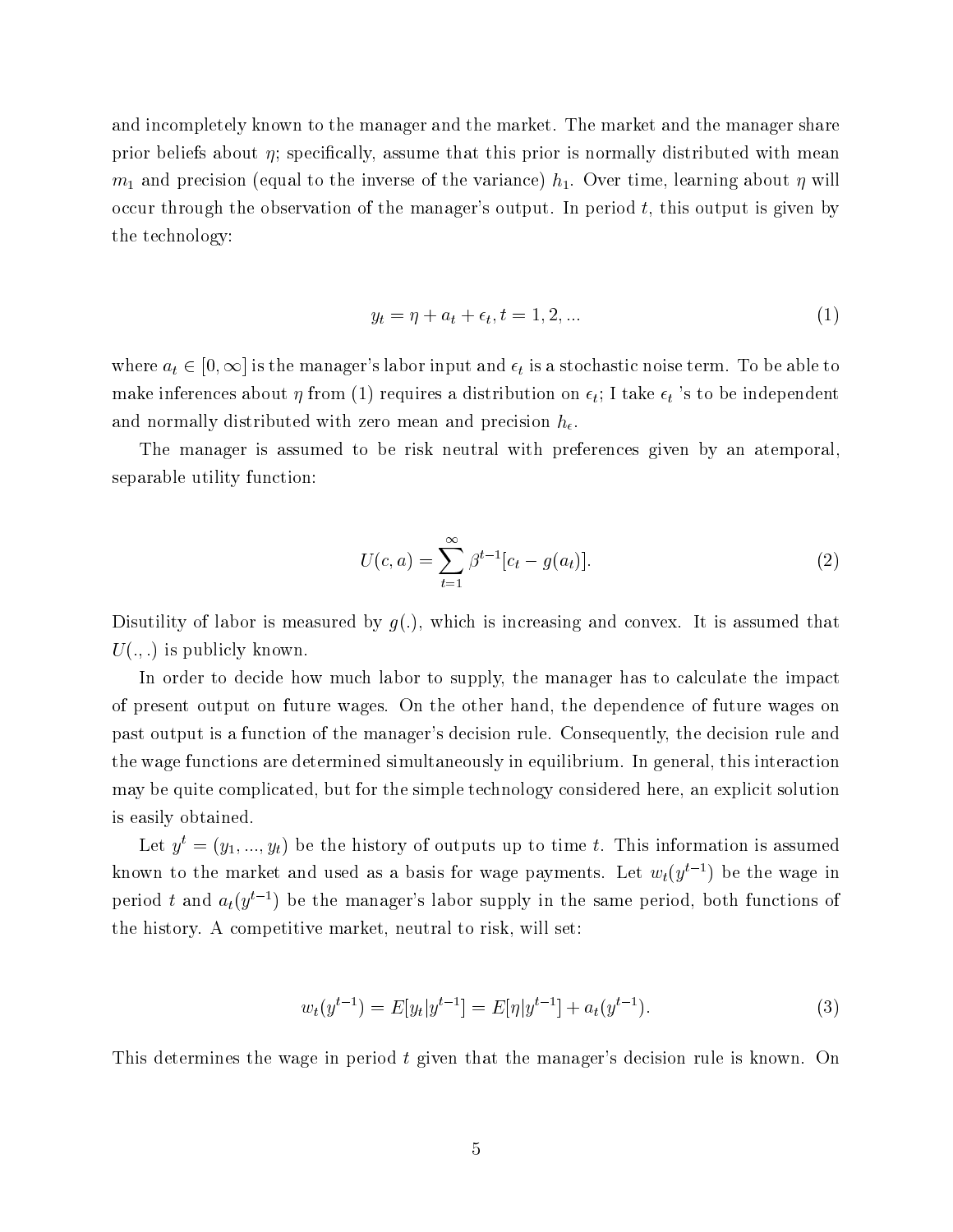the other hand, given  $(3)$ , the manager's decision rule solves:<sup>2</sup>

$$
\max_{\{a_t(.)\}} \sum_{t=1}^{\infty} \beta^{t-1} [E w_t(y^{t-1}) - E g(a_t(y^{t-1}))]. \tag{4}
$$

The solution to (4) together with (3) determines equilibrium.

Notice that even though the market is not able to observe the manager's actions directly, it is able to infer them by solving  $(4)$ . Therefore, observing  $y_t$  will in equilibrium be equivalent to observing the sequence:

$$
z_t \equiv \eta + \epsilon_t = y_t - a_t^*(y^{t-1}), \tag{5}
$$

where  $a_t(y^{\tau-\tau})$  represents the equilibrium decision rule. Through the observation of the sequence  $\{z_t\}$  the market learns about  $\eta$ . In fact, this learning process is well-known given the normality and independence assumptions. The posterior distributions of  $\eta$  will stay normal with means and precisions given by:

$$
m_{t+1} = \frac{h_t m_t + h_{\epsilon} z_t}{h_t + h_{\epsilon}} = \frac{h_1 m_1 + h_{\epsilon} \sum_{s=1}^t z_s}{h_1 + th_{\epsilon}}
$$
(6)

$$
h_{t+1} = h_t + h_\epsilon = h_1 + th_\epsilon. \tag{7}
$$

Observe that the mean process  $\{m_t\}$  is a random walk with incremental variance that declines deterministically to zero. In the limit  $\eta$  will become fully known.

Using  $(6)$ ,  $(3)$  can be written as:

$$
w_t(y^{t-1}) = m_t(z^{t-1}) + a_t^*(y^{t-1}),
$$
\n(8)

where  $z^* = (z_1, ..., z_t)$ . Taking expectations in (8) (with actions fixed and non-contingent) yields:

<sup>&</sup>lt;sup>2</sup>Since the manager is risk neutral and no contracts are considered, borrowing and saving can be ignored.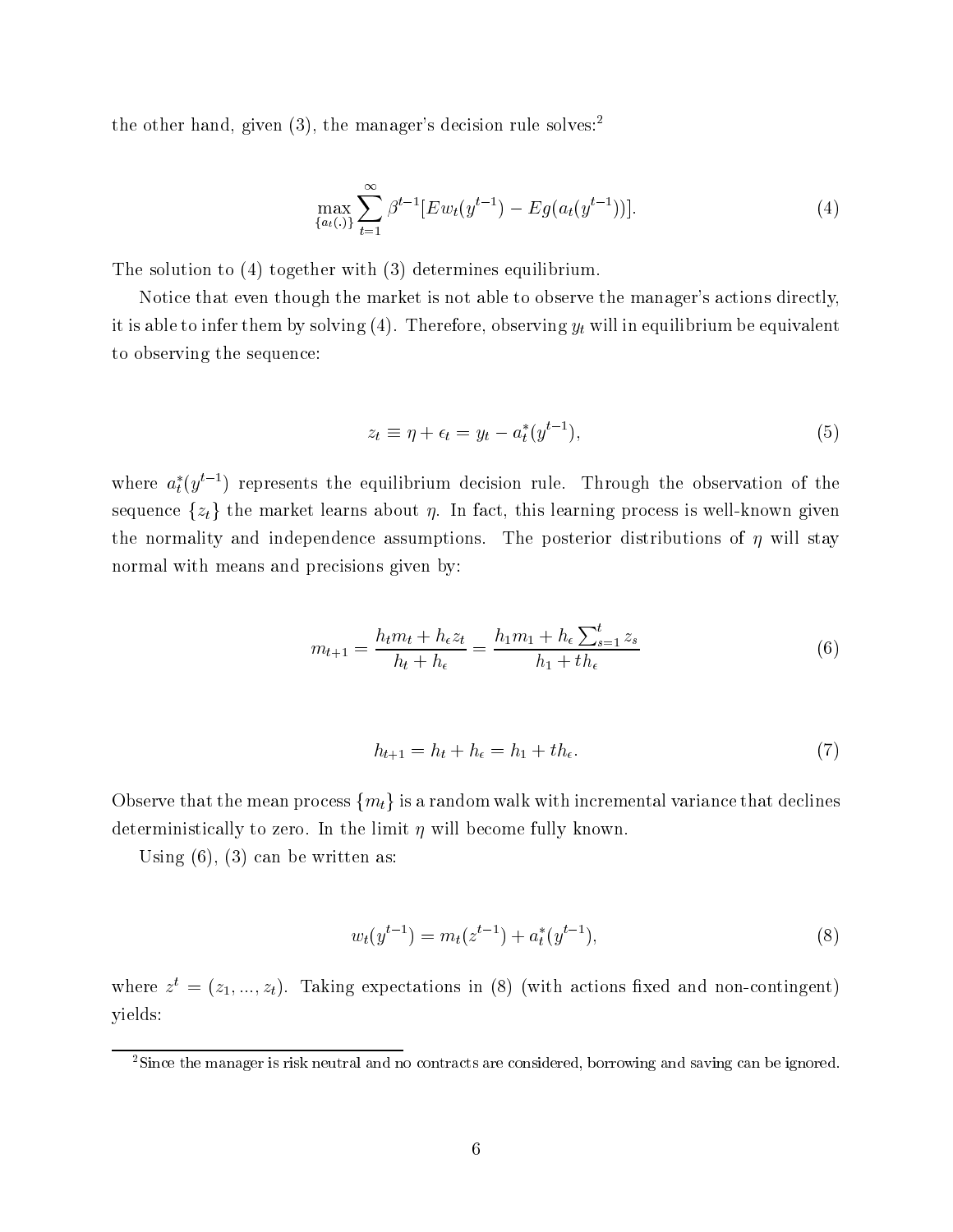$$
E w_t(y^{t-1}) = \frac{h_1 m_1}{h_t} + \frac{h_\epsilon}{h_t} \sum_{s=1}^{t-1} (m_1 + a_s - E a_s^*(y^{s-1})) + E a_t^*(y^{t-1}). \tag{9}
$$

From (9) follows that for a non-stochastic equilibrium path of labor supply the marginal return to  $a_1$  in period t will be  $\alpha_t = h_{\epsilon}/h_t$  independently of the past. The solution to (4) is then given by the first order conditions:

$$
\gamma_t \equiv \sum_{s=t}^{\infty} \beta^{s-t} \alpha_s = g'(a_t^*).
$$
\n(10)

Obviously,  $\gamma_t$  is a declining sequence, and since the sum in (10) converges (because  $\alpha_s \to 0$ ,  $\gamma_t \to 0$ . Consequently, the equilibrium sequence of labor inputs is declining and

 $\frac{1}{2}$ . The interpretation of this result is straightforward. As long as ability is unknown there are returns to supplying labor, because output will in
uence perceptions about ability. Indeed, labor is a substitute for ability. By increasing its supply, the manager can potentially bias the process of inference in his favor. Of course, in equilibrium this will not happen, because the market will know what effort level to expect and adjust the output measure accordingly (see (5)). In other words, the manager cannot fool the market. Yet, he is trapped in supplying the equilibrium level that is expected of him, because, as in a rat race, a lower supply of labor will bias the evaluation procedure against him.

Furthermore, the returns to labor supply are bigger the more there is uncertainty about ability, as can be seen from (10). Early in the process, when there is less information, the market puts more weight on the most recent output observation when revising its beliefs about  $\eta$ . Eventually,  $\eta$  is revealed almost completely and new observations will have very little impact on beliefs. In the limit, therefore, there are no returns to trying to influence output and labor supply goes to zero.

#### 2.2 The Stationary Case

The results above, of course, bear little relationship to efficient labor supply. Efficiency would require that  $a_t = \overline{a}$  for all t, where  $\overline{a}$  is defined through: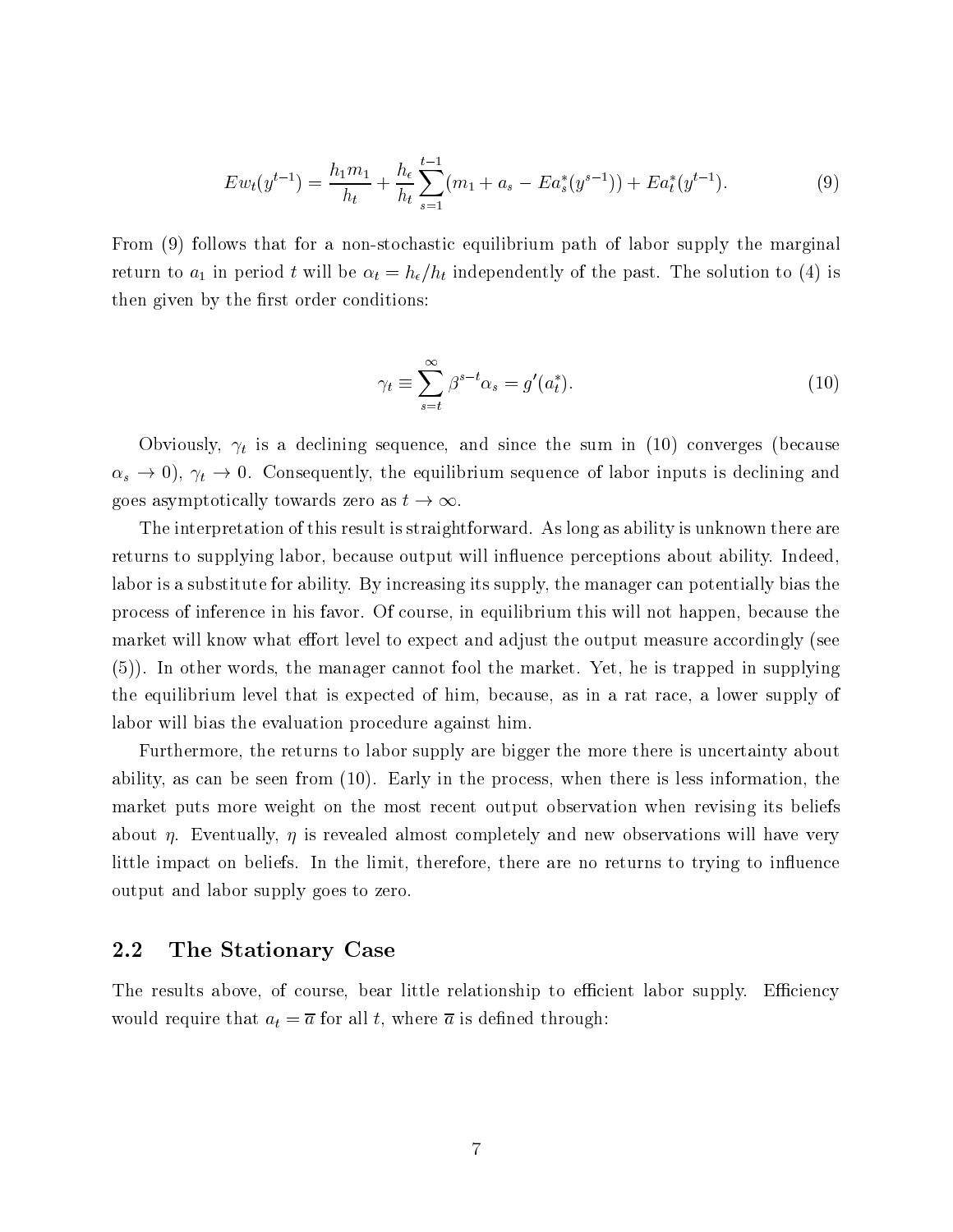$$
g'(\overline{a}) = 1.\tag{11}
$$

The problem is that reputation formation is valuable only temporarily. To get a permanent reputation effect one must prevent  $\eta$  from becoming fully known. This is accomplished by assuming that ability is not fixed, but fluctuates over time. For instance, let ability progress according to the following process:

$$
\eta_{t+1} = \eta_t + \delta_t,\tag{12}
$$

where  $\delta_t$  are independent and normally distributed with mean zero and precision  $h_\delta$ .

The learning process will change in a slight, but important way. As before,

$$
m_{t+1} = \mu_t m_t + (1 - \mu_t) z_t,\tag{13}
$$

where

$$
\mu_t = \frac{h_t}{h_t + h_\epsilon}.\tag{14}
$$

However,  $h_{t+1}$  will be different. Let  $\hat{h}_t$  be the precision on  $\eta_{t+1}$  before observing  $y_{t+1}$ . We have, as before:

$$
\hat{h}_t = h_t + h_\epsilon. \tag{15}
$$

From (12) follows (by independence):

$$
\frac{1}{h_{t+1}} = \frac{1}{\hat{h}_t} + \frac{1}{h_\delta},
$$

which with  $(15)$  gives: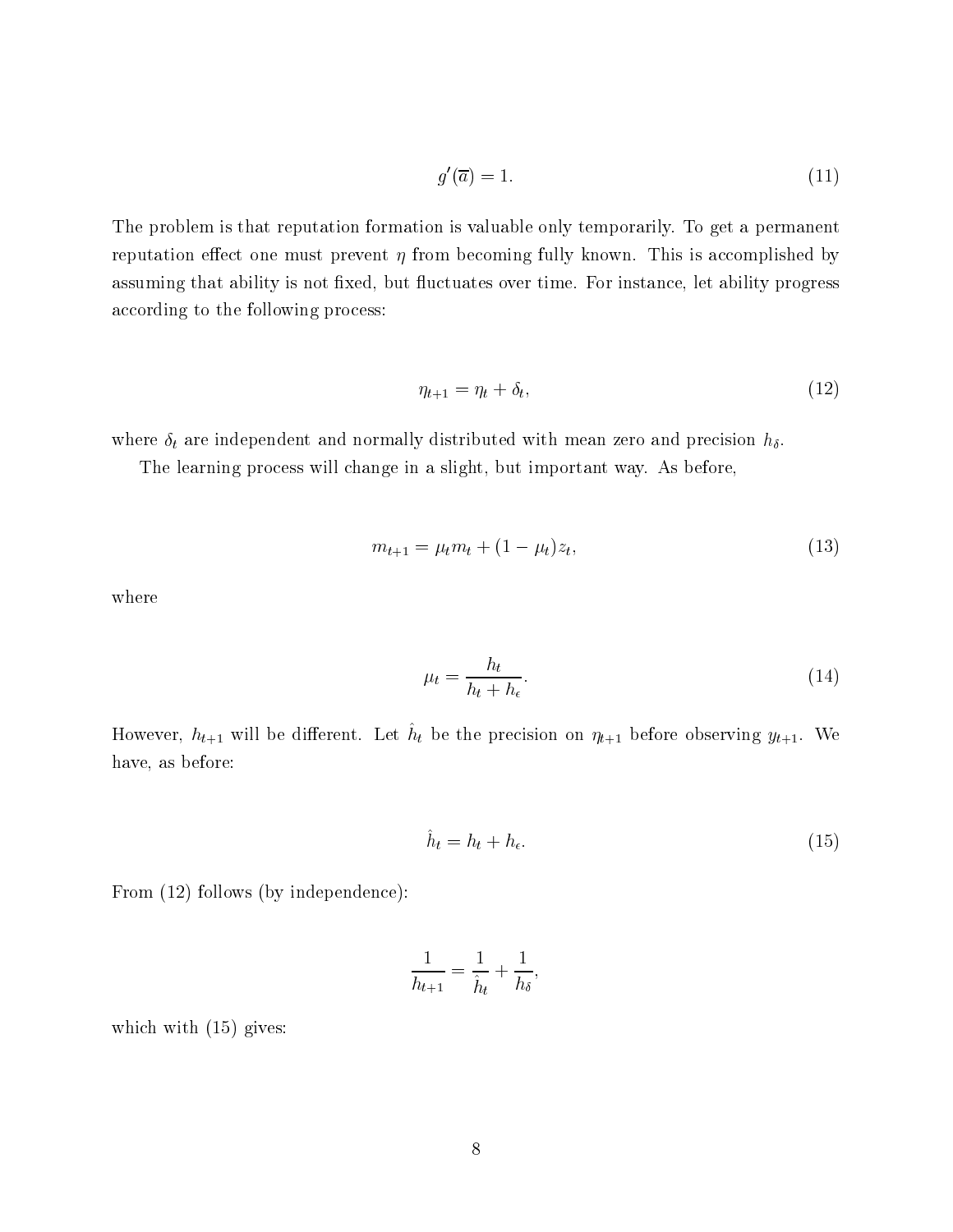$$
h_{t+1} = \frac{(h_t + h_\epsilon)h_\delta}{h_t + h_\epsilon + h_\delta}.\tag{16}
$$

Thus,  $h_t$  will still progress deterministically, but will not go to infinity with  $t$  (as before), because the  $\delta$ -shocks keep adding uncertainty. Instead,  $h_t$  will approach a stationary state  $h^*$ in which learning through output observations is just enough to offset the periodic increase in uncertainty from the  $\delta$ -shocks.

It is somewhat easier to express the stationary state in terms of  $\mu_t$ 's, which, of course, are in a one-to-one correspondence with  $h_t$ 's through (14). Simple algebra gives the following recursion for the  $\mu_t$ 's:

$$
\mu_{t+1} = \frac{1}{2 + r - \mu_t},\tag{17}
$$

where

$$
r \equiv \frac{h_{\epsilon}}{h_{\delta}} = \frac{\sigma_{\delta}^2}{\sigma_{\epsilon}^2}.
$$
\n(18)

Stationarity requires  $\mu_{t+1} = \mu_t = \mu$ . Solving for  $\mu$  from (17) yields:

$$
\mu^* = 1 + \frac{1}{2}r - \sqrt{\frac{1}{4}r^2 + r}.\tag{19}
$$

Notice that  $0 < \mu^* < 1$ . If  $r = 0$ , so that  $\epsilon$  has high variance relative to  $\delta$ , then  $\mu^* = 1$ . In that case, the updating of  $m_t$  occurs slowly (see (13)). The reverse holds true if  $r = 1$ .

In terms of  $\mu$  , the stationary level of the precision,  $\mu$  , is (using (14) and (19)):

$$
h^* = \frac{h_{\epsilon}\mu^*}{1 - \mu^*}.
$$
\n(20)

This settles the stationary learning process. Next, consider the ramifications on incentives. Following the earlier reasoning, the optimal labor supply,  $a_t$ , is given by: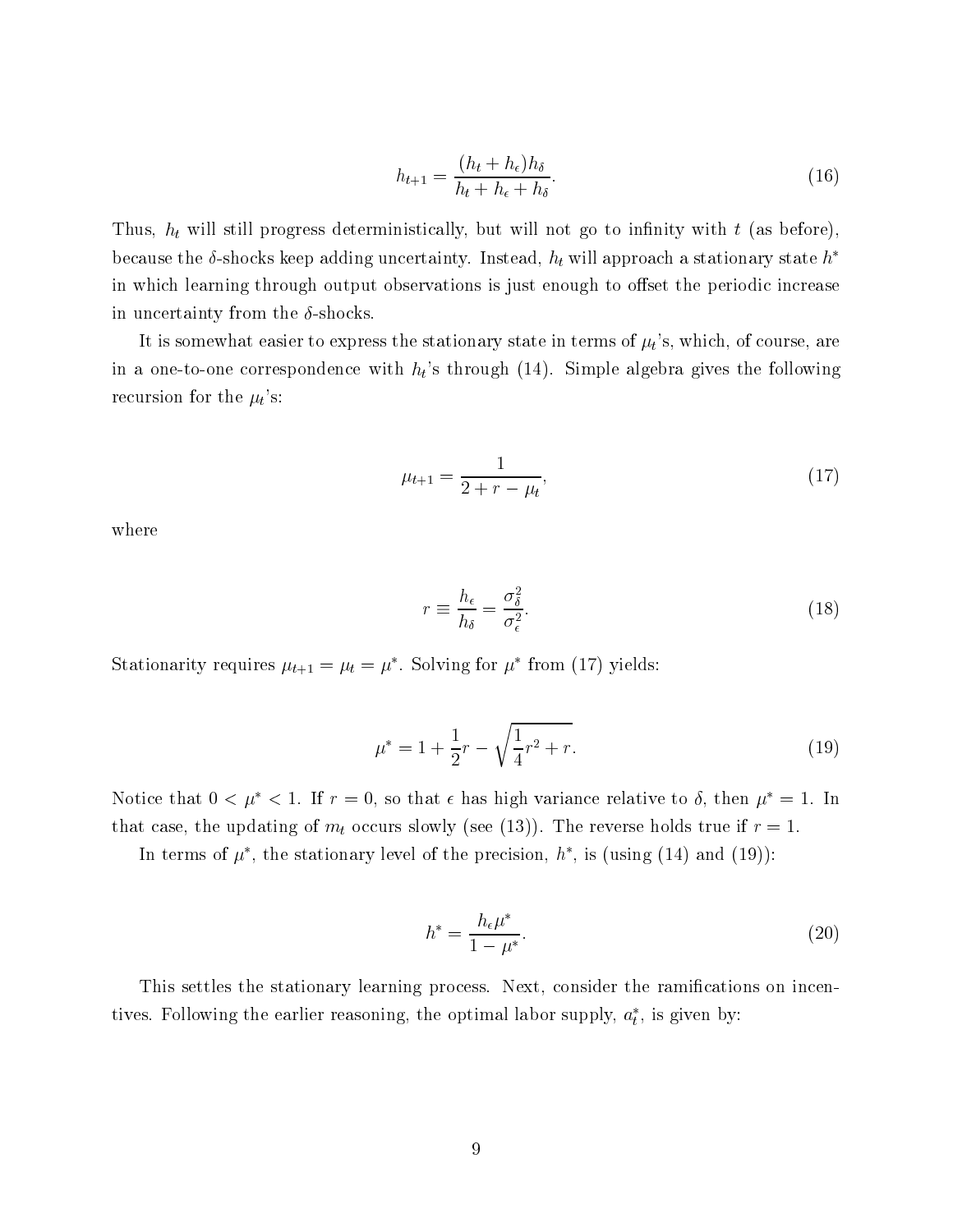$$
\gamma_t \equiv (1 - \mu_t) \sum_{s=t+1}^{\infty} \beta^{s-t} \left[ \prod_{i=t+1}^s \mu_i \right] = g'(a_t^*).
$$
 (21)

In the stationary state  $\mu_s = \mu$  . Substituting this into (21) implies that the stationary labor supply,  $a$  , satisfies:

$$
\frac{\beta(1-\mu^*)}{1-\mu^*\beta} = g'(a^*).
$$
\n(22)

Notice that the left-hand side is between 0 and 1, so  $a^* < \overline{a}$ , the efficient level of labor supply. From (22) we also reach Fama's major conclusion: if  $\beta = 1$ , then  $q'(a^*) = 1$ , which means that the stationary state is efficient. It is rather striking that this occurs as soon as we add any amount of noise in the  $\eta$ -process. With  $\beta = 1$ , efficient labor supply is independent of the degree of this noise even though the noiseless case leads to no labor supply as was shown in the previous section. This discontinuity disappears as soon as  $\beta < 1$ . Then a small variance of  $\delta_t$  relative to  $\epsilon_t$  implies a  $\mu^*$  close to 1 and a stationary labor supply close to 0.

The general implications of (22) can be summarized by the following:

**Proposition 1** The stationary level of labor supply a  $\,$  is never greater than the efficient  $\,$ level of labor supply a. It is equal to a if  $\beta=1$  and  $\sigma_\epsilon^z,\sigma_\delta^z>0$  . It is closer to a the bigger is p, the higher is  $\sigma_{\bar{\delta}}$  and the tower is  $\sigma_{\bar{\epsilon}}$ .

In words, the comparative statics results tell us that reputation will work more effectively if the ability process is more stochastic or if the observations on outputs are more accurate. Both features will speed up learning and move forward the returns from labor investments, reducing the negative effects of discounting.

### 2.3 Transient Effects

Proposition 1 tells us how incentives depend on the discount rate and the degree of noise in output and ability. Next I will consider incentives before a stationary state is reached. This involves exploring the convergence to the stationary state, which in itself is important if the results in the previous section are to be taken seriously.

Again it is easiest to work with the  $\mu_t$ 's. The dynamics of  $\mu_t$  is given by (17). From (17) follows that  $\mu_{t+1}$  is an increasing function of  $\mu_t$  and from (19) follows that there is exactly one stationary state within the interval  $(0, 1)$ . These facts are recorded in Figure 1.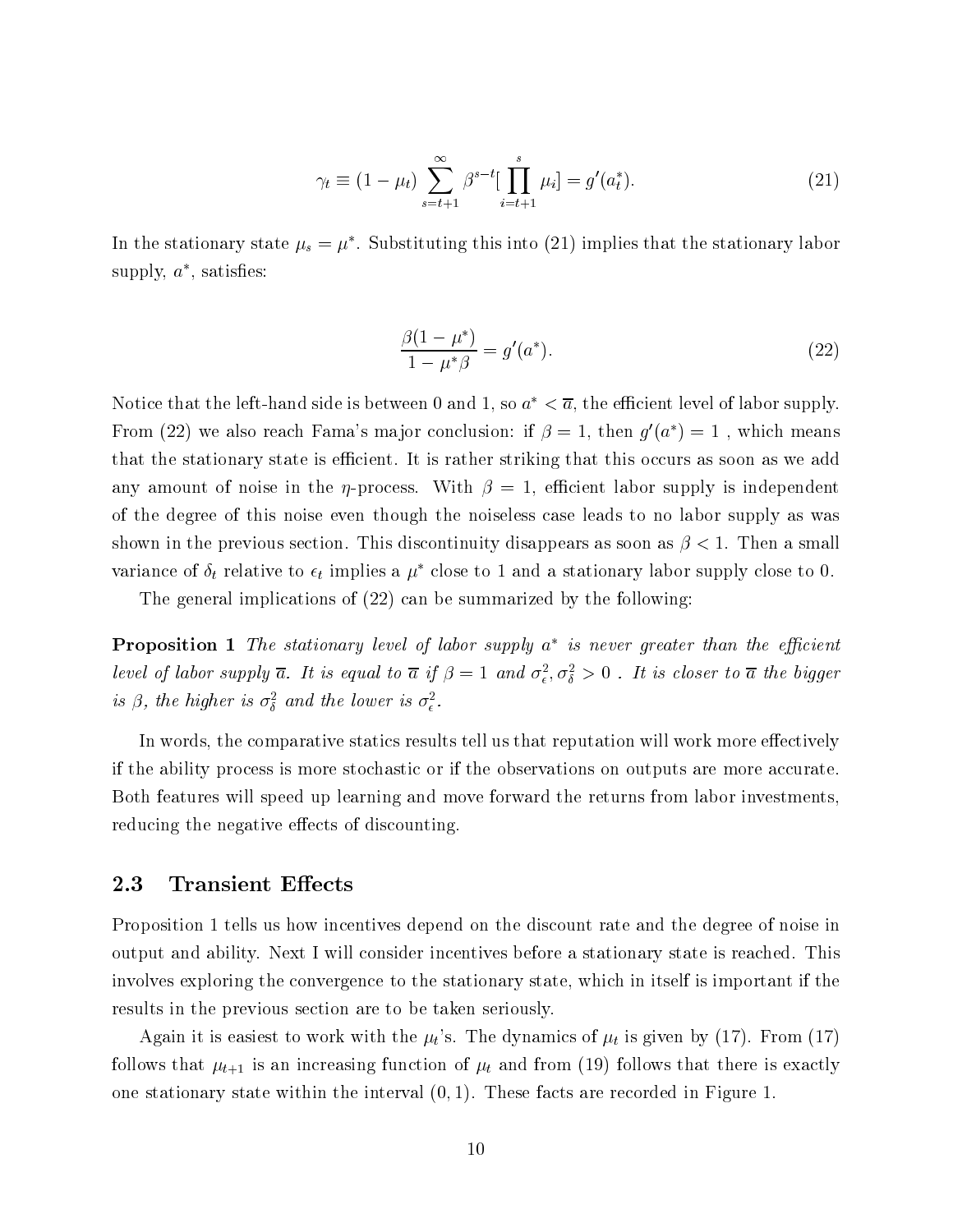

Figure  $1$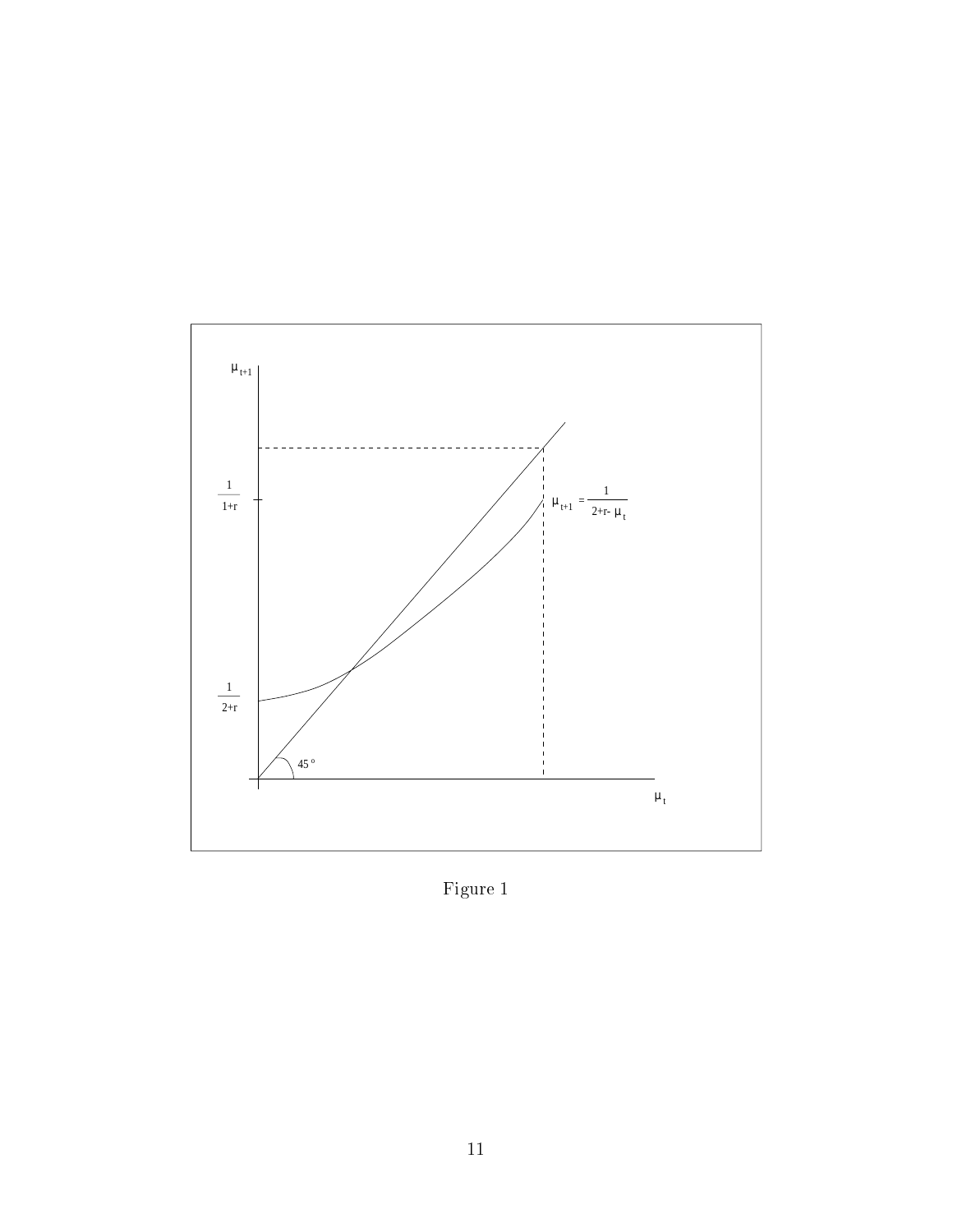From Figure 1 to is seen that if one starts with a value  $\mu_1 < \mu$ ,  $\mu_t$  will converge from below to  $\mu^*$  and if one starts with  $\mu_1 > \mu^*, \mu_t$  will converge from above to  $\mu^*$ . The system is therefore stable. From the definition of  $\mu_t$  (eq. (14)) it follows that the stability can be cast in terms of  $h_t$  as well. If  $h_1 < h^*$ ,  $h_t \uparrow h^*$ , and if  $h_1 > h^*$ ,  $h_t \downarrow h^*$ .

The dynamics of  $a_t$  will follow by studying (21). Let the show first that  $\gamma_1$  is a decreasing function of  $\mu_1$ . The coefficient  $\gamma_1$  is the sum of the terms  $\beta(1-\mu_1), \beta^2(1-\mu_1)\mu_2, \beta^3(1-\mu_1)$  $(\mu_1)\mu_2\mu_3$ , etc. If each term is decreasing in  $\mu_1$ , the same is obviously true for  $\gamma_1$ . This step is proved by induction. Suppose  $b_s(\mu_1) \equiv (1 - \mu_1)\mu_2\mu_3...\mu_s$  is decreasing in  $\mu_1$  and consider  $b_{s+1}(\mu_1)$ . One can write:

$$
b_{s+1}(\mu_1) = \frac{1 - \mu_1}{1 - \mu_2} \mu_2 b_s(\mu_2) = \frac{1 - \mu_1}{1 + r - \mu_1} b_s(\mu_2)
$$

by using (17), (18) and the definition of  $\mu_t$ . By the inductive hypothesis,  $b_s(.)$  is decreasing. Since  $\mu_2$  is increasing in  $\mu_1$  by (17), it follows that  $b_{s+1}(\mu_1)$  is decreasing in  $\mu_1$ . Consequently,  $\gamma_1$  is decreasing as a function of  $\mu_1$ .

It follows, by the definitions of  $\gamma_t$  and  $\mu_t$ , that,  $\{\gamma_t\}$  is a decreasing (increasing) sequence if  $\{ \mu_t \}$  is an increasing (decreasing) sequence. Recalling then that  $\mu_t + (\downarrow) \mu$  if  $n_1 < (\geq) n$  , I have established the following stability result.

**Proposition 2** The sequence of optimal labor supply  $\{a_t\}$  will converge monotonically to the stationary state  $a$  . If the initial precision of information about ability, h<sub>1</sub>, is less than the stationary precision level h , the convergence of  $a_t$  is from above. Conversely,  $n_1 > n$ implies  $a_t + a$ .

The convergence result is illustrated in Figure 2. With the interpretation of  $\eta$  as ability, it seems clear that  $n_1 < n$  is the common case. Normally, we expect that the precision of information about ability increases as time goes on. The picture shows that in that case young people will overinvest in labor supply because the returns from building a reputation are highest when the market information is most diffuse.

This seems to accord nicely with casual empiricism (including introspection). There is some scientific evidence as well. Medoff and Abraham (1981) conducted a study where they measured the productivity of different age groups in various job categories. Though the evidence was not overwhelmingly strong, the study pointed towards the fact that young people are more productive. If one believes that equally able people are, roughly at least, placed in the same jobs, their findings imply that young people supply more labor.

To the extent that convergence to a stationary state is slow, which again will be the case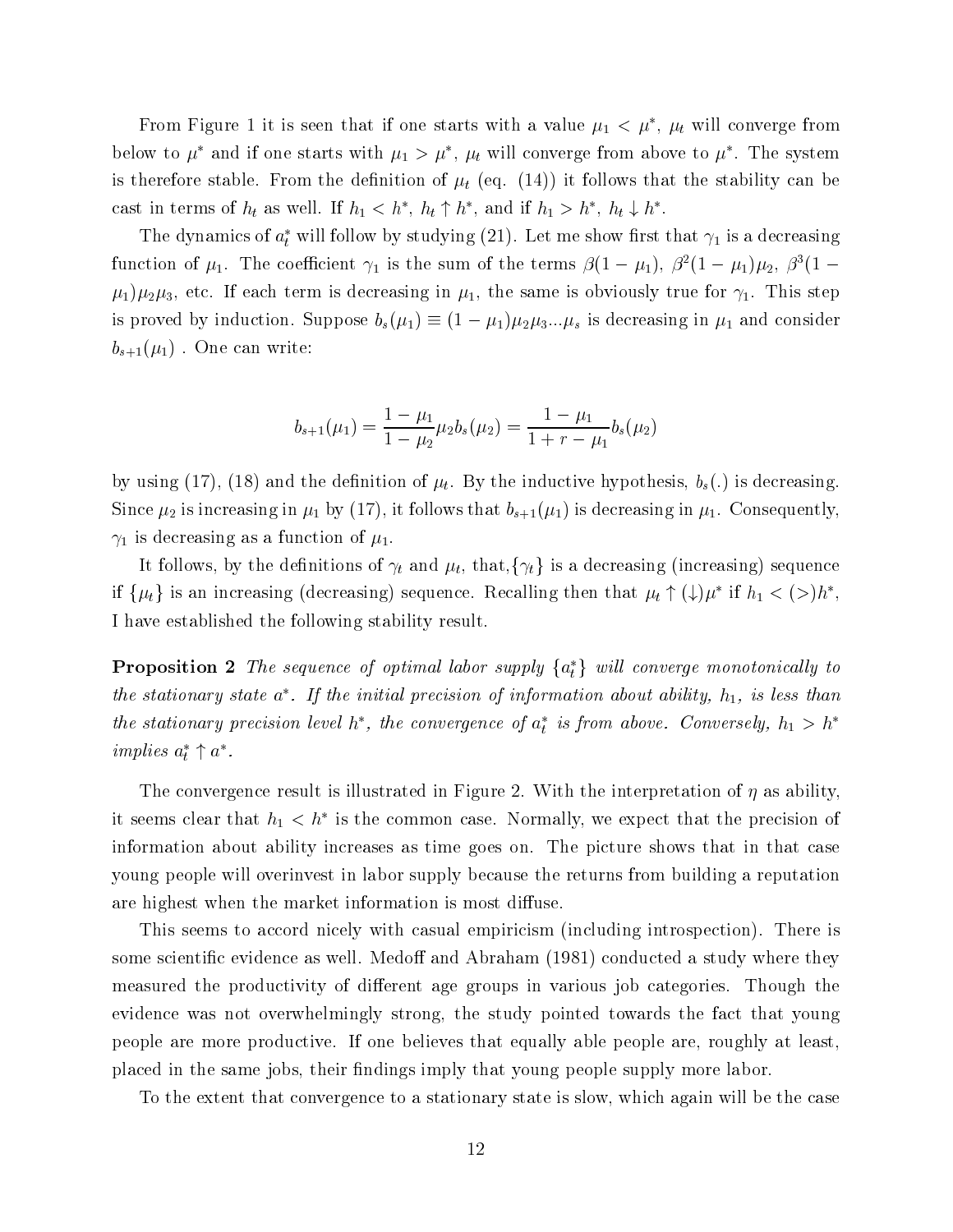

Figure  $2$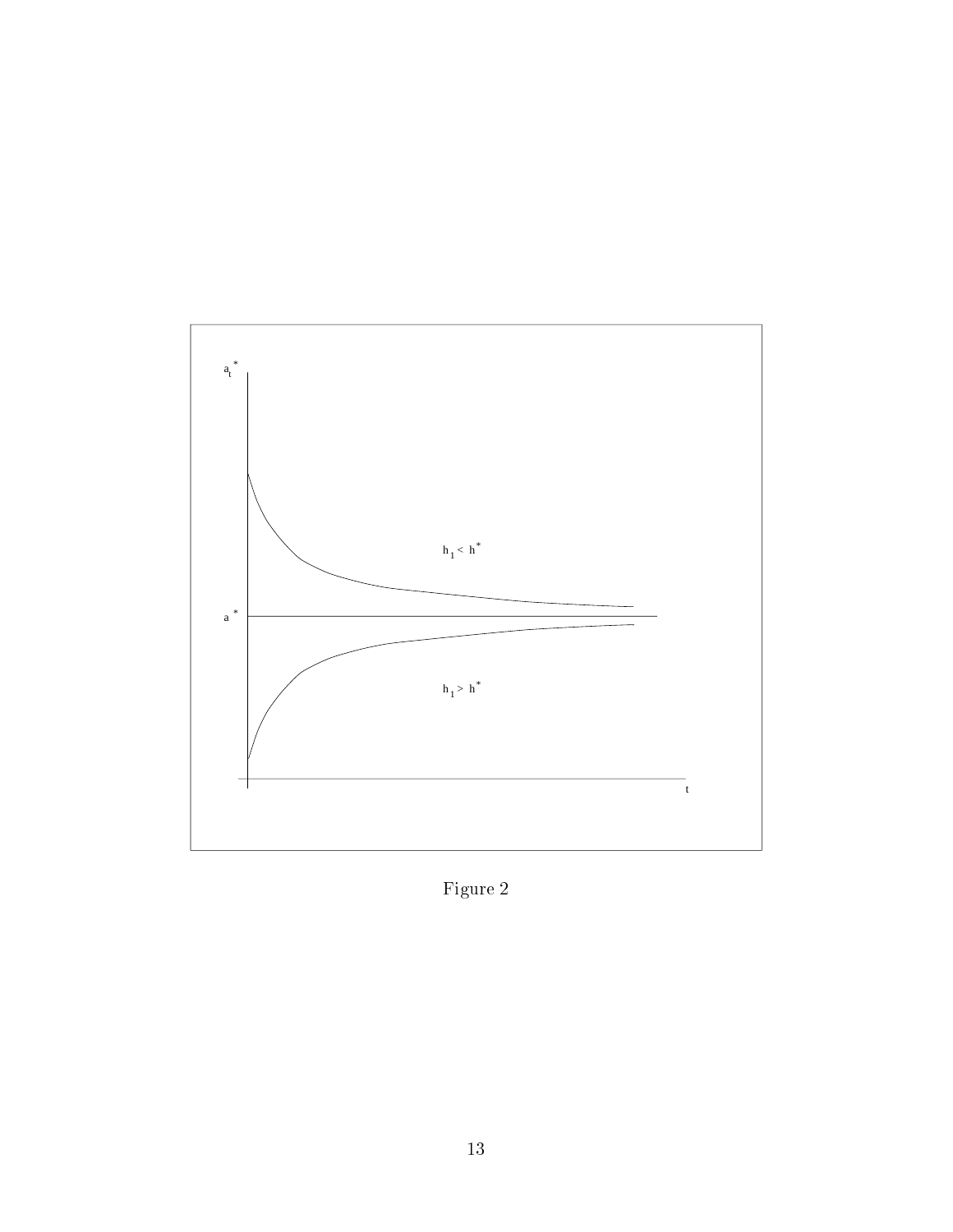if output is noisy relative to shocks in ability, the analysis above shows that there may be a substantial transient inefficiency even when there is no discounting.

#### 2.4 Scale Economies

Next I turn to changes in technology. It is clear that the linearity in (1) and (12) is essential for efficiency. To show this in general seems both messy and uninteresting so I will only discuss the matter via some illuminating examples. To reduce complexity, assume that there is no noise in the observation of output, i.e., let  $\epsilon_t \equiv 0$ . Nothing pathological is introduced in this way. It merely implies that all returns from labor supply accrue in the next period since  $\mu^* = 0$ . Notice that with the earlier used linear technology, efficiency obtains in all periods in this special case.

Now, suppose output is given by

$$
y_t = f(\eta_t) + a_t. \tag{23}
$$

I leave  $a_t$  outside  $f(.)$ , because then efficiency simply requires that  $a_t = \overline{a}$  in all periods. Instead of interpreting  $f(.)$  as a production function, one can view  $(23)$  as a way of making the learning process non-linear (and output non-symmetrically distributed). Because of this, there is no a priori reason to assume  $f(.)$  is concave.

Let  $\eta_0$  be the ability level inferred from the last observation. The manager's wage today is  $w_1 = E f(\eta_1) + \overline{a}$  under the assumption that  $a_1 = \overline{a}$ . The question is, will he choose  $a_1 = \overline{a}$ ? To answer this, the returns from  $a_t$  have to be calculated. They will come from  $w_2$ only, since  $\mu^* = 0$ . For  $w_2$  we have the expression:

$$
w_2 = Ef(\eta_2) + a_2 = Ef(\hat{\eta}_1 + \delta_1) + a_2 = E[f(f^{-1}(f(\eta_0 + \delta_0) + a_1 - \overline{a}) + \delta_1)] + a_2.
$$
 (24)

Here  $\hat{\eta}_1$  is the ability level that the market infers from  $y_1$ , by computing  $f^{-1}(y_1 - \overline{a})$ . If  $a_1 \neq \overline{a}$ , then  $y_1 = f(\eta_0 + \delta_0) + a_1 - \overline{a}$  and  $\hat{\eta}_1 \neq \eta_1$ . The expectation in (24) is taken over  $\delta_0$  and  $\delta_1$  under the assumption that the manager knows no more about his ability than the market when choosing  $a_1$ . The marginal benefit from  $a_1$  at  $a_1 = \overline{a}$  is then:

$$
E[f'(\eta_0 + \delta_0 + \delta_1)(f^{-1})'(f(\eta_0 + \delta_0))] = E[\frac{f'(\eta_0 + \delta_0 + \delta_1)}{f'(\eta_0 + \delta_0)}].
$$
\n(25)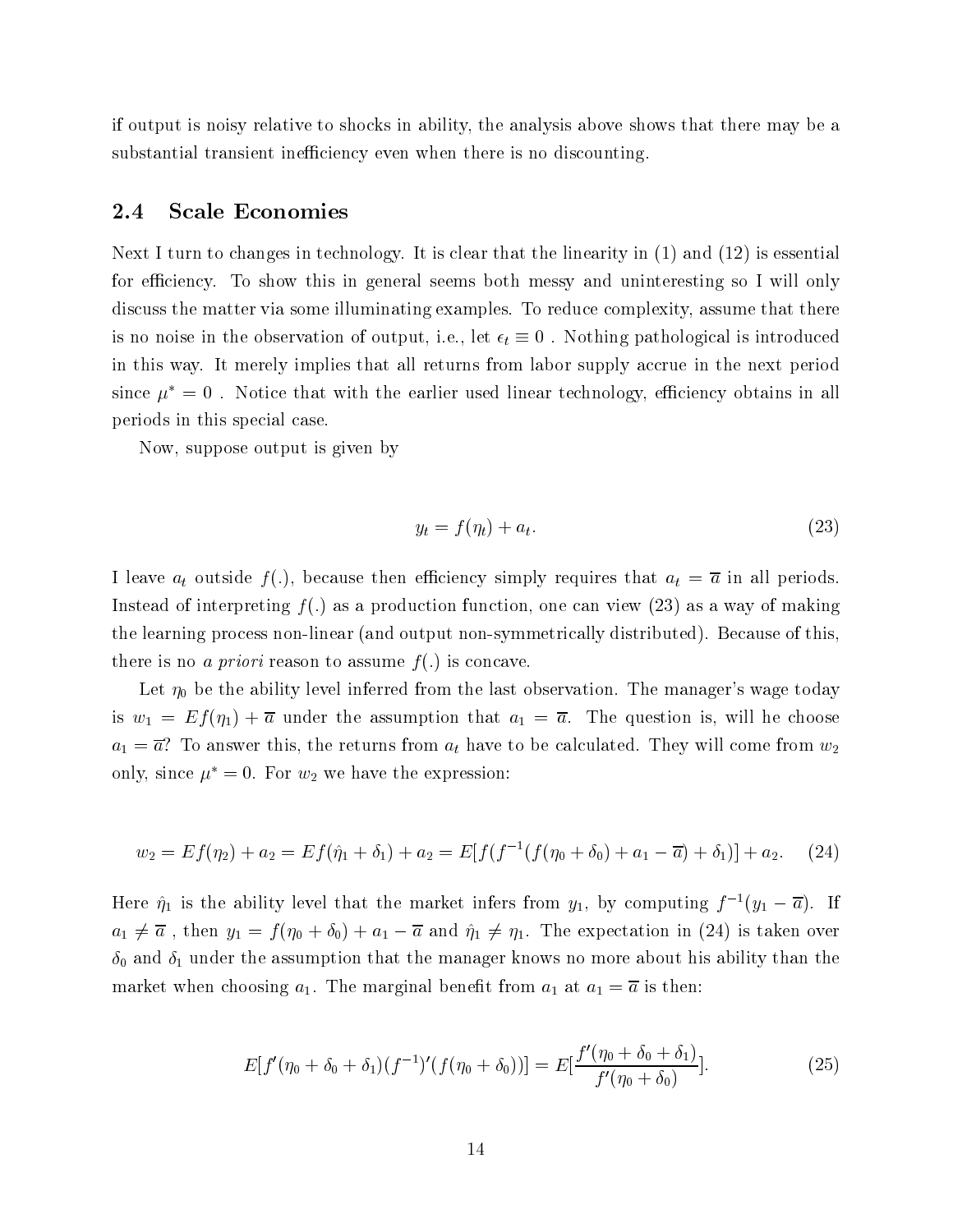Obviously, this expression will generally differ from 1 as efficiency would require. For instance, if  $f'(.)$  is convex (i.e.,  $f'''(.) > 0$ ), then it is strictly greater than 1 (by Jensen's inequality). Thus (strong) convexity points to oversupply of labor. The reverse holds for (strong) concavity.

Another, perhaps more natural, example of non-linearity is the following:

$$
y_t = a_t \eta_t. \tag{26}
$$

If  $g(a_t) = \frac{1}{2} a_t$ , then efficiency requires  $a_t = \eta_t$ . With this decision rule the marginal returns to today's effort can be easily calculated to be  $\eta_t^2 + \sigma_\delta^2$ . The marginal return from output is, however,  $\eta_t$  according to (26). Thus there will be overinvestment in labor when ability is perceived to be high and underinvestment when ability is perceived to be low. Labor input will vary more than efficiency would dictate.

A third class of cases with inefficient outcomes arises when job matching is introduced. Suppose managers are matched to jobs according to perceived ability. If output is linear in ability in each task, then optimal matching of persons to tasks will yield overall returns to ability which are convex (see Rosen (1982) for more on this point). This convexity will result in proportionately larger returns to labor from reputation than are the actual returns from production. Since this case is formally very similar to the previous example I omit a more detailed argument. The idea can perhaps be most easily grasped if we think of the returns from labor in a pure signaling model of schooling. In that case there is no productive value from students working hard for better grades. Yet, students do work hard, because of reputation effects, even though it is entirely wasteful from a social pint of view.

The general point illustrated by the examples above, is, of course, that the returns from signaling need not be closely aligned with the returns to present output, unless the technology is linear.

### 2.5 Discussion

Fama has argued that in a dynamic perspective reputation effects will frequently be sufficient to police moral hazard problems without recourse to explicit output based contracts. The exercises above were conducted to explore the generality of such a statement. Although anything but general themselves, they suggest, to me at least, that quite restrictive conditions have to be imposed to reach efficiency.

The mere observation that a number of factors reduce the efficiency of market incentives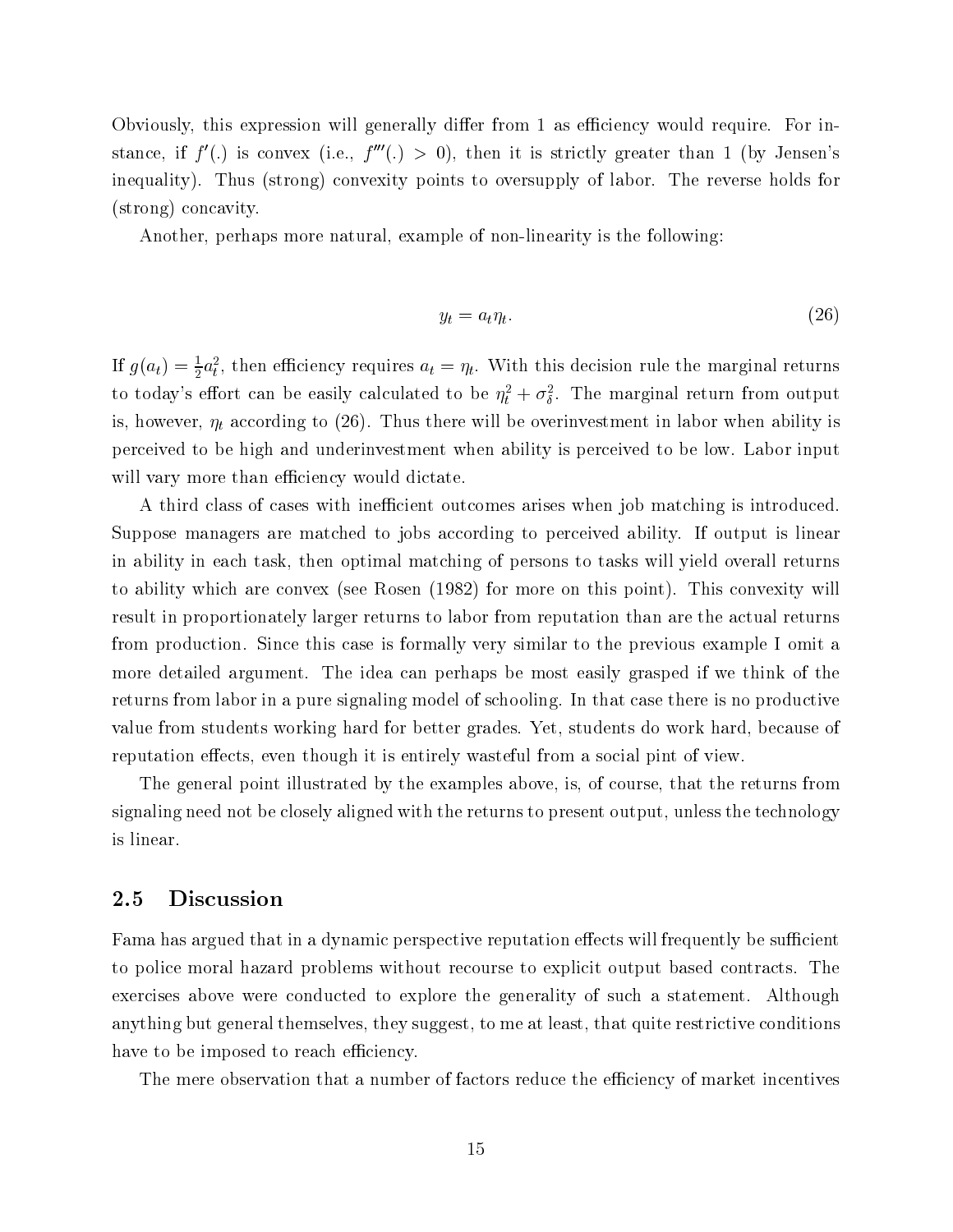is of limited interest. After all, there is plenty of empirical evidence that explicit incentive schemes as well as implicit wage structures are important in the real world. Furthermore, the most obvious reason for a need to contract has so far gone unmentioned: risk-aversion. The market incentives discussed above do not protect the manager at all against risk and as such they are clearly suboptimal.

Thus, there is little reason to doubt that contracts will play an important part in a fuller analysis of dynamic moral hazard. The value of the present analysis rests with the faith that even when contracts are included, some of the qualitative conclusions reached here will remain true; in particular, that the need for incentives which increase labor supply, is small in the early stages of a manager's career and in the situations where returns to ability are convex.

# 3 Incentives for Risk Taking

Providing work incentives is only part of the managerial incentive problem. To secure proper behavior in the choice of investments is equally important. Firms frequently express a concern over the way their management takes risks. Some think their managers take too much risk; but perhaps more commonly managers, particularly the younger ones, are seen as overly risk-averse.

Wilson (1968) and Ross (1973) have addressed the problem of designing reward schemes which induce correct incentives for risk taking. I would argue, however, that their models do not capture the essential aspect of the problem. The reason is that in their models an incentive problem arises only as a consequence of attempts to utilize the manager's risk absorption capacity. This may be relevant in small, closely held firms. But in a firm of even modest size or in a publicly held corporation, gains from having the manager carry some risk are certainly negligible. The apparent solution (in their models at least) is to offer the manager a constant wage and ask him to act in the firm's best interest. This will yield an outcome that for all practical purposes is efficient.<sup>3</sup>

Thus in the Wilson-Ross model, there really is no incentive problem in the first place. So what can account for the common concern?

I think a major reason for incongruity in risk preferences stems from the manager's career concerns.<sup>4</sup> A large part of managerial talent relates to projecting investment returns

<sup>3</sup>A similar point is made in Ross (1977).

 $4$ An alternative reason is that work incentives will require that the manager is paid as a function of firm output and this in turn induces a difference in preferences for risk. The model by Grossman and Hart (1983) can formally account for this possibility, but they do not explore the consequences of such incongruity.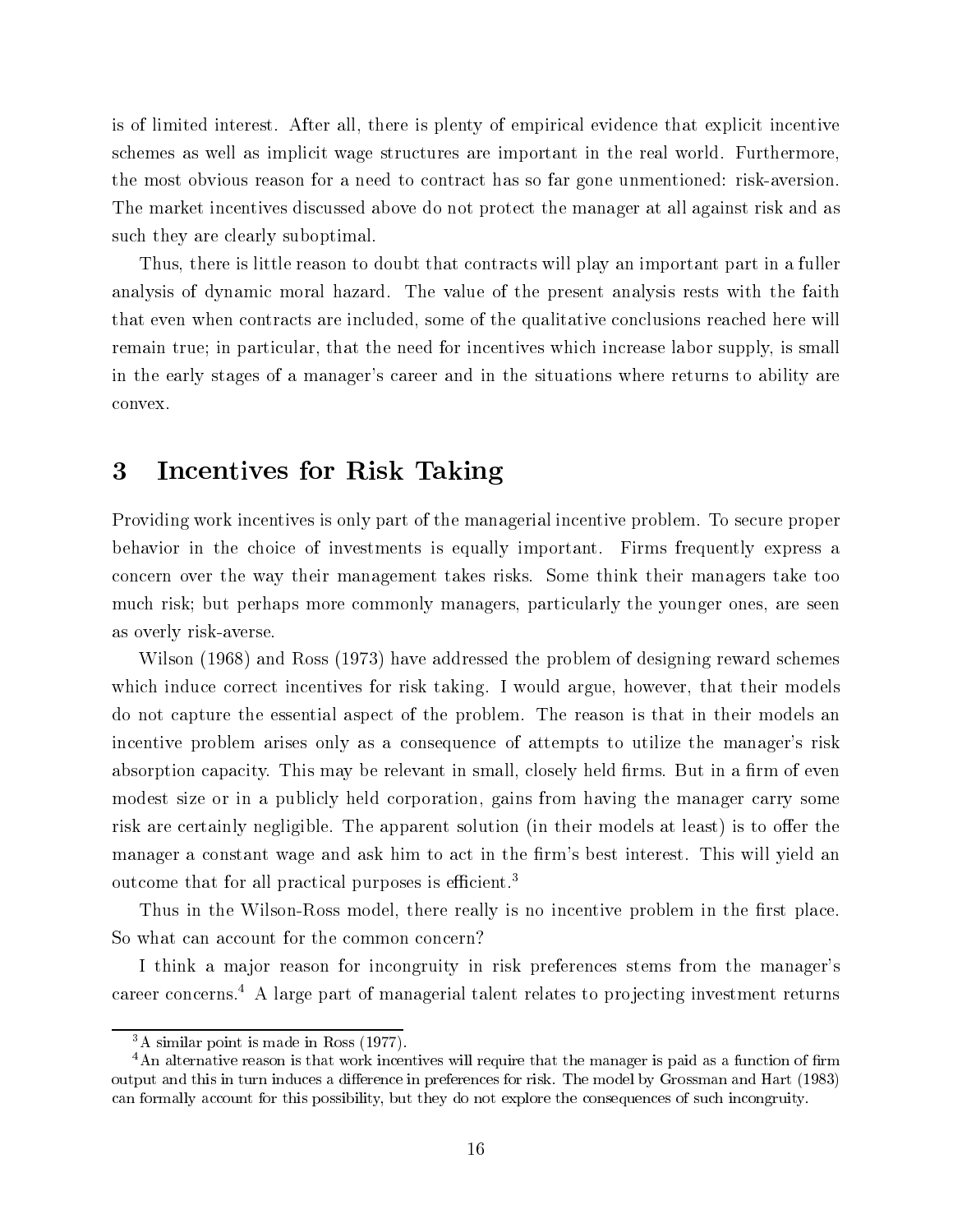and choosing the good prospects. If talent is not fully known, investment decisions become tests that provide information about talent. Perceptions about talent, in turn, determine the manager's future opportunity wage and this is what makes investments risky from the manager's perspective even if income is not explicitly tied to profits. The solution suggested for the Wilson-Ross model (a constant income) is not feasible, because a manager whose ability is perceived high will be bid away (see Harris and Holmstrom (1982)). I will elaborate on this idea in two examples below.

### 3.1 An Incongruity in Risk Preferences

Consider a manager who is in charge of choosing investment projects for a risk-neutral firm. He may be either talented or not. Talent is associated with the likelihood that investments are successful. Presently, the probability that he is talented is assessed to be by the firm as well as the manager.

Investments can either fail or succeed. Let  $y_-$  be the payoff if a project fails and  $y_+$  if it succeeds. The likelihood that a project succeeds is  $l_T$  if the manager is talented and  $l_N$  if he is not. Obviously,  $l_T > l_N$ . The overall probability of success is then:

$$
p = l_T \eta + l_N (1 - \eta). \tag{27}
$$

In this set-up, investment projects are characterized by the vector  $I = (y_+, y_-, l_T, l_N)$  (or equivalently by the vector  $(y_+, y_-, l_T, p)$ . The pool of potential projects is a collection of such I's. The manager's expertise lies in observing this pool while others do not.

From the pool the manager will choose at most one project and propose it for investment.<sup>5</sup> Such a proposal involves presenting the information  $I$  in a verifiable way to his superiors who will make the final decision. Thus, potential incentive problems are not associated with misrepresenting information about a proposed project, but with the possibility that the proposed project is not the best available alternative from the firm's perspective.

I now show that hiding information will indeed be a problem. Let  $\eta_+$  ( $\eta_-$ ) be the probability that the manager is talented given that the investment succeeds (fails). By Bayes rule:

 $\sim$  Assuming that at most one project is selected is without loss of generality if  $y_+$  and  $y_+$  are the same for all projects (and in a more general model with arbitrary investment outcomes).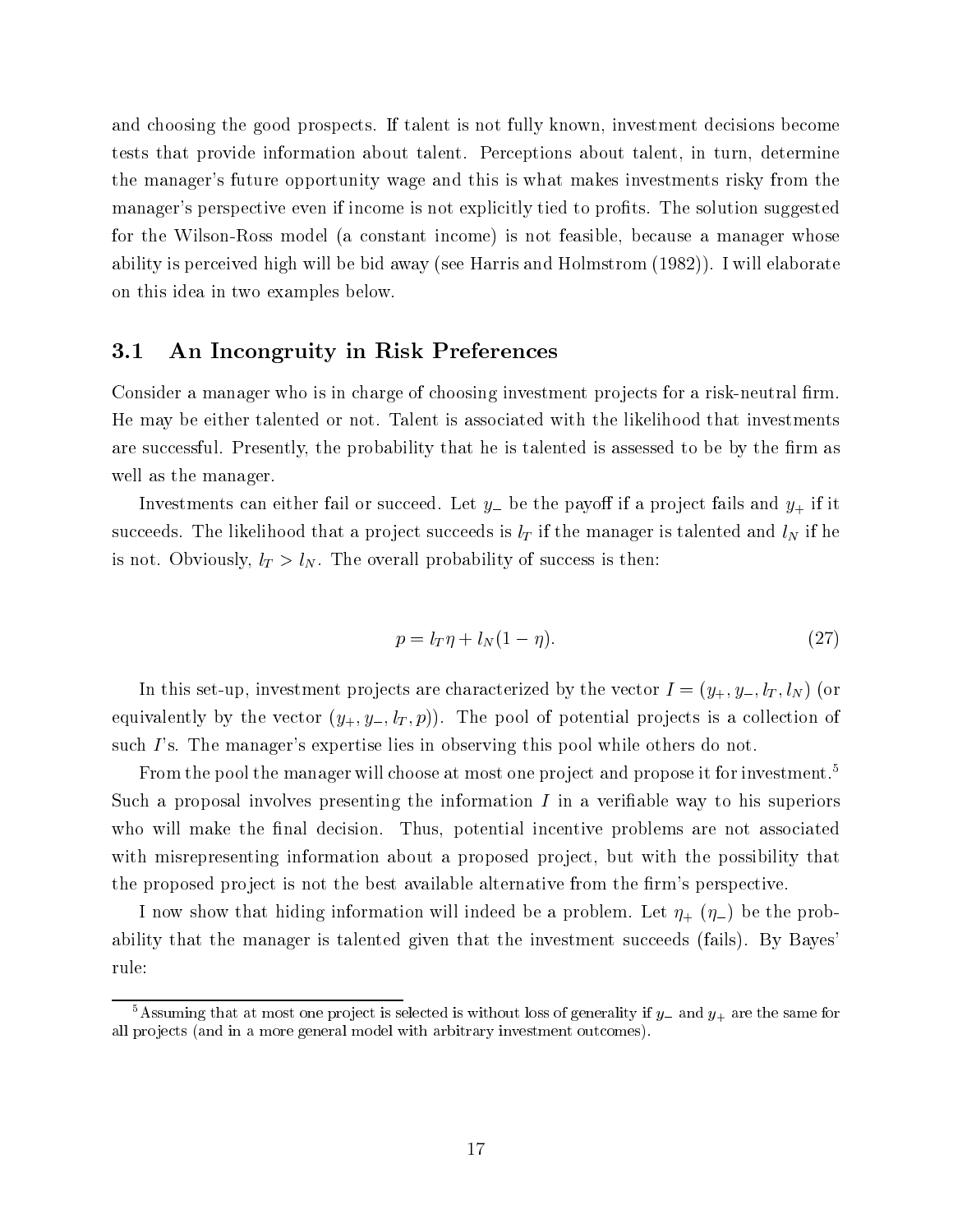$$
\eta_{+} = \frac{l_{T}\eta}{p}
$$

$$
\eta_{-} = \frac{(1 - l_{T})\eta}{1 - p}
$$
(28)

The manager's opportunity wage will be a function of the updated assessments above. What the exact relationship is depends on the exact specification of the investment pool. Shortly, I will examine a case where the opportunity wage is linear in  $\eta$ , so let me proceed with this assumption. Without loss of generality, (28) then coincides with the payoff for the manager. The expected value of the manager's risk is therefore:

$$
p\frac{l_T\eta}{p} + (1-p)\frac{(1-l_T)\eta}{1-p} = \eta.
$$
\n(29)

The fact that the expected value coincides with the prior probability of talent is actually more general. Since the manager's lottery forms a martingale with respect to beliefs, it will be true whenever payoffs are linear functions of the posteriors.

If the manager is risk-neutral he is indifferent between all projects. He can therefore be expected to propose the project which the firm prefers most. For a risk-averse manager things are different. The expected return from undertaking an investment is no higher than abstaining from investments altogether. Since investing carries risk it is then clear that the manager would not like to invest at all. He will have an incentive to claim that no worthwhile investment opportunity was present in the pool of potential investments. Under the informational assumptions made, such a claim cannot be invalidated.

The analysis above shows that career concerns induce a genuine incongruity in risk preferences between the firm and the manager. To emphasize this point, notice that the risk facing the manager is quite different from the risk that is of concern to the firm. A key variable for the manager is the likelihood of success  $l_T$ . The manager dislikes investments, which will reveal accurately whether he is a talented manager or not, since these investments make his income most risky. He prefers investments which leave him protected by exogenous reasons for investment failure. The limit, however, has no interest in  $\iota_T$  given  $p.^\ast$  -filstead, it is mainly concerned with the actual payoffs  $(y_-, y_+)$  of the project and these again are

 $6$ This may not be generally true if the firm finds value in learning the manager's ability for purposes of placement.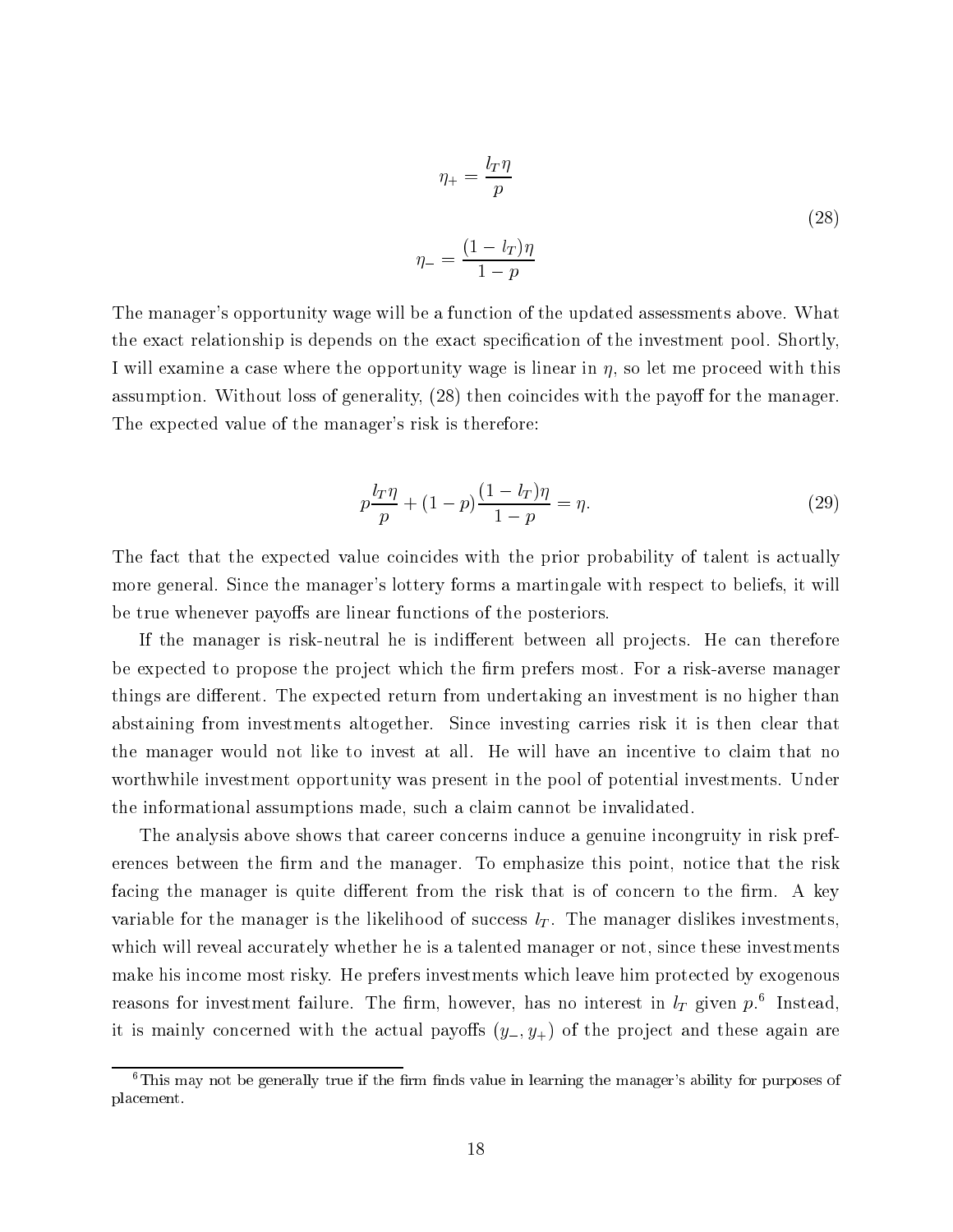irrelevant for the manager.

Evidently, the manager has to be given some stake in the real outcome if preferences are to be brought closer together. Giving him a share of the firm may not be the best strategy, however, since it carries both downside and upside risk. A stock option could be a more valuable incentive, since it removes the downside risk. This would be an interesting conclusion in view of the prominent role options have played in managerial incentive plans, but verication of its validity has to await a more careful analysis.

# 3.2 A "Lemons" Problem

My final example, an elaboration on the previous one, illustrates that if the manager cannot communicate investment risks in a veriable way incentive problems get even more severe.

Let the investment pool consist of only one project. The project characteristics are  $I = (-1, +1, s, \frac{1}{2})$ . The manager's only private information is the likelihood  $l_T = s$  that the project succeeds if he is talented. One can view  $s$  as a signal about the likelihood of success, which is relevant only if the manager has talent. From the firm's point of view, the manager should invest if  $s \geq \frac{1}{2}$ , since the expected value, conditional on s, is  $\eta(z s - 1)$ .

The firm does not know what s is, but assesses a uniform distribution to it. Ex ante, the value of the manager (i.e., his information) is then easily seen to be  $\frac{1}{4} \eta$ . If the manager only lives for two periods, then no incentive problems arise in the second period and his opportunity wage will be  $\frac{1}{4}\eta$ , where  $\eta$  is the revised talent assessment.

The posterior beliefs about talent will depend on the manager's decision rule. Suppose beliefs are updated under the assumption that the manager invests if  $z = 2$ s  $1 + 2$ s of  $2$  if  $\alpha$ posteriors on his talent will then be:

$$
\eta_{+} = \frac{3\eta}{2+\eta}
$$

$$
\eta_{-} = \frac{\eta}{2-\eta}.
$$
\n(30)

Of course, if no investment is made the posterior is  $n = n$ . Will a risk neutral manager  $\alpha$  ,  $\alpha$  ,  $\alpha$  ,  $\alpha$  ,  $\alpha$  as his investment criterion? Simple algebra shows that he will invest if

$$
\frac{\frac{1}{2}(1-\eta z)}{2-\eta} + \frac{\frac{3}{2}(1+\eta z)}{2+\eta} > 1.
$$
\n(31)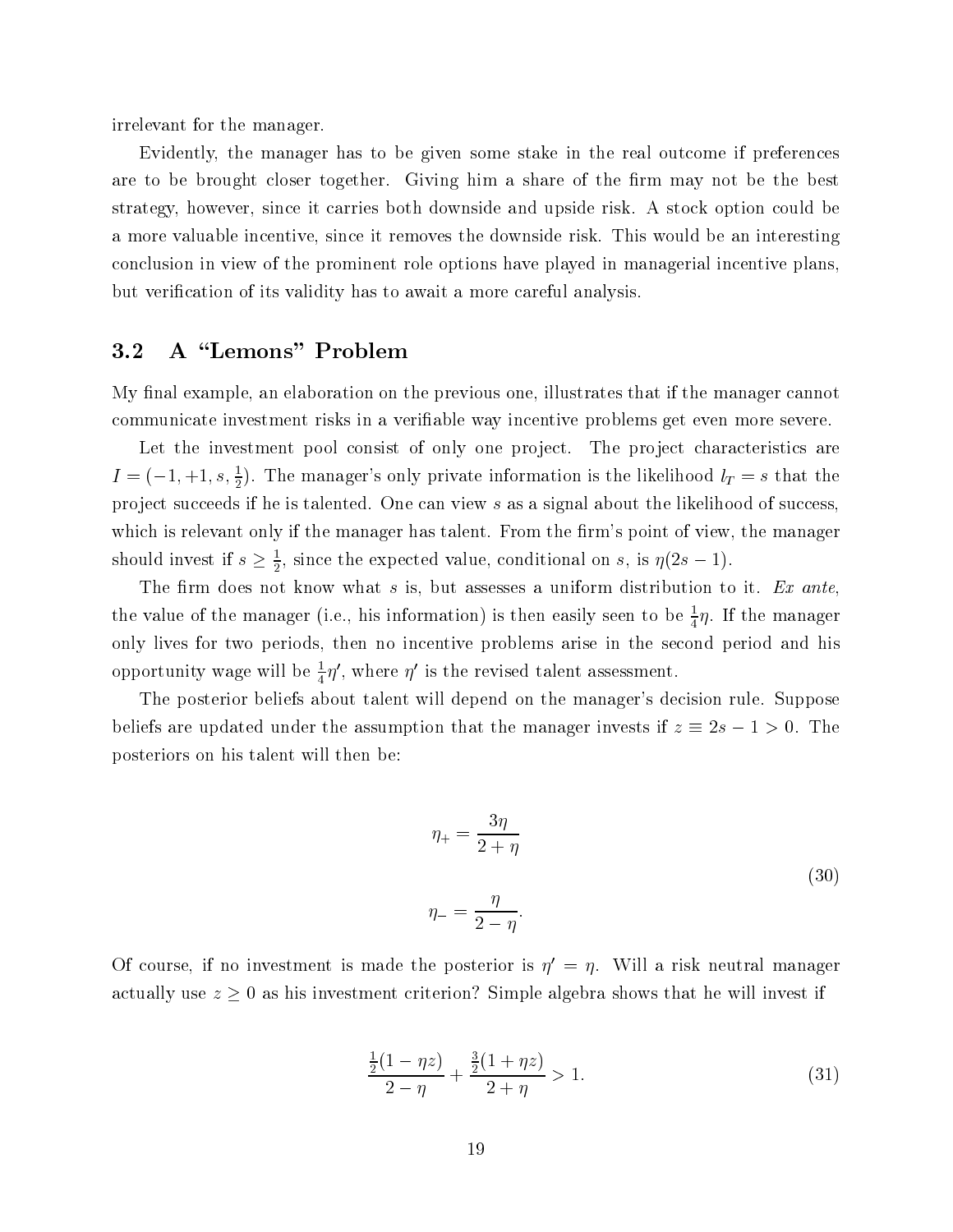The left-hand side is increasing in z and the value at  $z = 0$  is less than 1 (for  $\eta \neq 0, 1$ ). Consequently, the manager will use as his cutoff rate some  $\overline{z} > 0$ . Thus, if a risk neutral manager is rewarded according to expected marginal product, computed based on the rule to invest if  $x \sim 0$ , he will her conform to the random the will take less risk, because of a concern for the negative talent evaluation that follows upon failure. More specifically, he realizes that the firm will update beliefs about talent conditional on the general knowledge that  $\{z > 0\}$ obtained (since an investment was made), which puts him in an unfavorable position if  $z$  is actually close to 0.

It is natural to ask whether there is another cutoff value  $\overline{z}$  such that the manager wants to invest exactly when  $z > \overline{z}$  given that he is paid his expected product in the second period and given that this expected product is calculated based on the updating rules that apply when  $z > \overline{z}$  is the investment rule of the manager?

The updating rules for talent, conditional on investment when  $z > \overline{z}$ , are:

$$
\eta_{+} = \frac{\eta(3+\overline{z})}{2+\eta+\eta\overline{z}},
$$
  

$$
\eta_{-} = \frac{\eta(1-\overline{z})}{2-\eta-\eta\overline{z}}.
$$
 (32)

On the other hand the manager invests whenever  $z$  is such that:

$$
\eta_+(1+\eta z) + \eta_-(1-\eta z) \ge 2\eta. \tag{33}
$$

Combining (32) and (33) gives the equilibrium condition for  $\overline{z}$ :

$$
\frac{(3+\overline{z})(1+\eta\overline{z})}{2+\eta+\eta\overline{z}} + \frac{(1-\overline{z})(1-\eta\overline{z})}{2-\eta-\eta\overline{z}} = 2.
$$
 (34)

Equation (34) can be shown to have no other solution in  $(-1, +1)$  than  $\overline{z} = 1$ . As in Akerlof's (1970) "lemons" model, the only equilibrium is the degenerate one where no investments are made. Thus, if the manager cannot have his investment information validated it makes him more conservative. Even a risk neutral manager acts as if he is risk averse in this example.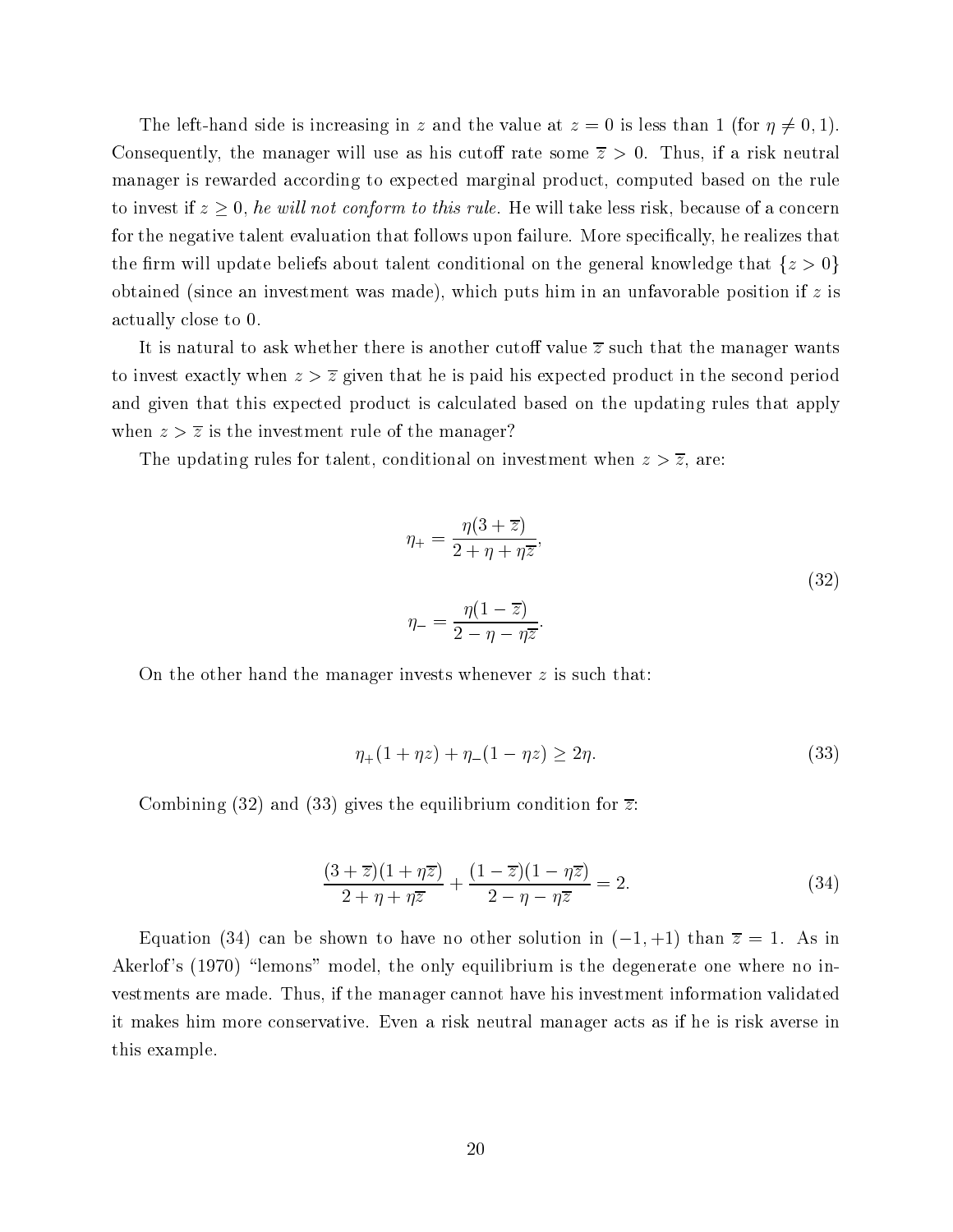### 3.3 Discussion

There are a number of reasons why the incentive problems described above may not be as severe as stated. For the same reasons as in Section 2.4, it could be that payoffs are convex in talent, reducing the aversion to risk-taking. The manager may also know more about his talent than the firm. An undervalued manager would then be willing to take risk in order to prove himself implying that risk-taking in itself would be a signal of talent. The same would be true if talented managers would receive higher signals on average than less talented managers.

Indeed, possibilities like these suggest a rich agenda for future research and indicate that modeling risk-taking from a dynamic perspective is a fruitful approach. I note in passing that such models may also help us understand the puzzle why investment procedures in firms are so detailed and centralized. As the latter example showed, it may have as much to do with securing a proper evaluation of managerial talent as it has to do with controlling what pro jects get selected.

# 4 Concluding Remarks

This paper has explored some ramications of the thesis that managerial incentive problems are closely tied to learning about managerial ability. It implies a dynamic perspective on incentive issues. The paper has raised rather than answered questions, but the awareness of issues is a first and important step towards resolving problems.

Regarding work incentives I conclude that one can certainly not make any sweeping arguments about moral hazard problems disappearing in the long-run. Contracts will clearly play an important role still. The relevant question to address then is whether the insights we have gained from studying one-period models will be signicantly changed when looking at multi-period models. This of course, will require an explicit dynamic of contracting.

Regarding investment incentives, I note that dynamics is what seems to raise the problem in the first place, so in this case time appears to hurt rather than help reduce incentive costs. Perhaps this is the most interesting aspect of dynamics in the context of managerial incentives.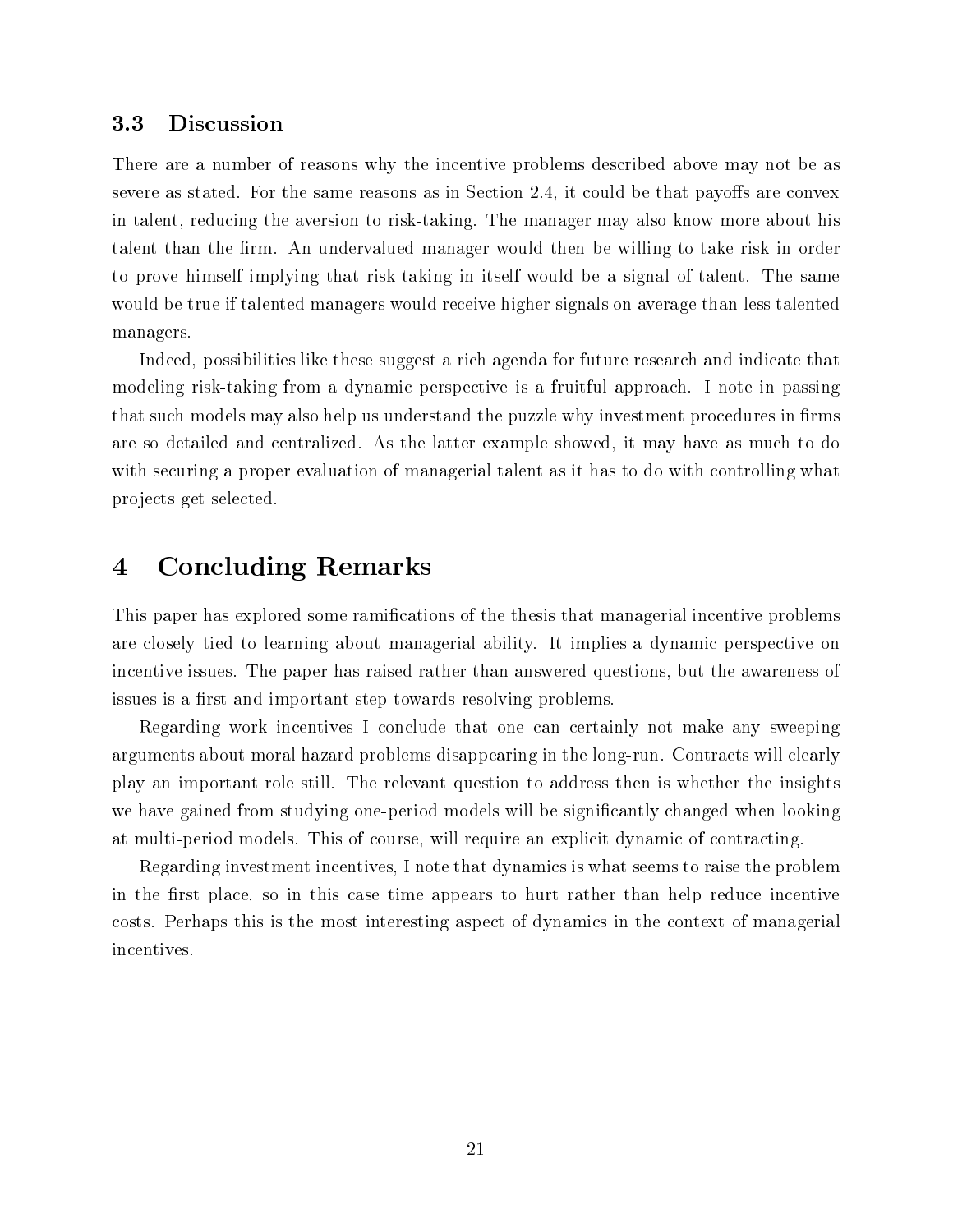# References

- Akerlof, George (1970): "The Market for Lemons: Quality Uncertainty and the Market Mechanism," Quarterly Journal of Economics, Vol. 84, No. 3, pp. 488-500.
- Fama, Eugene (1980): "Agency Problems and the Theory of the Firm," Journal of Political Economy, Vol. 88, No. 2, pp. 288-307.
- Grossman, Sanford; Hart, Oliver (1983): "An Analysis of the Principal-Agent Problem," Econometrica, Vol. 51, No. 1, pp. 7-45.
- Harris, Milton; Holmstrom, Bengt (1982): "A Theory of Wage Dynamics," Review of Economic Studies, Vol. 49, No. 3, pp. 315-33.
- Harris, Milton; Raviv, Artur (1979): "Optimal Incentive Contracts with Imperfect Information," Journal of Economic Theory, Vol. 20, No. 2, pp. 231-59.
- Holmstrom, Bengt (1979): "Moral Hazard and Observability," The Bell Journal of Economics, Vol. 10, No. 1, pp. 74-91.
- Medoff, James; Abraham, Katharine (1980): "Experience, Performance and Earnings," Quarterly Journal of Economics, Vol. 95, No. 4, pp. 703-36.
- Mirrlees, James (1976): "The Optimal Structure of Incentives and Authority within an Organization," The Bell Journal of Economics, Vol. 7, No. 1, pp. 105-31.
- Radner, Roy (1981): "Monitoring Cooperative Agreements in a Repeated Principal-Agent Relationship," *Econometrica*, Vol. 49, No. 5, pp. 1127-48.
- Rosen, Sherwin (1982): "Authority, Control, and the Distribution of Earnings," Bell Journal of Economics, Vol. 13, No. 2, pp. 311-23.
- Ross, Stephen (1973): "The Economic Theory of Agency: The Principal's Problem," American Economic Review, Vol. 63, No. 2, pp. 134-39.
- Ross, Stephen (1977): "The Determination of Financial Structure: The Incentive Signaling Approach," The Bell Journal of Economics, Vol. 8, No. 1, pp. 23-40.
- Rubinstein, Ariel (1981): "An Optimal Conviction Policy for Offenses That May Have Been Committed by Accident," in Applied Game Theory, Brahms, Schotter and Schwodiauer (Eds.). Wein: Physica Verlag.
- Shavell, Steven (1979): "Risk Sharing and Incentives in the Principal and Agent Relationship," The Bell Journal of Economics, Vol. 10, No. 1, pp. 55-73.
- Wilson, R. (1968): "The Structure of Incentives for Decentralization Under Uncertainty," La Décision, No. 171.